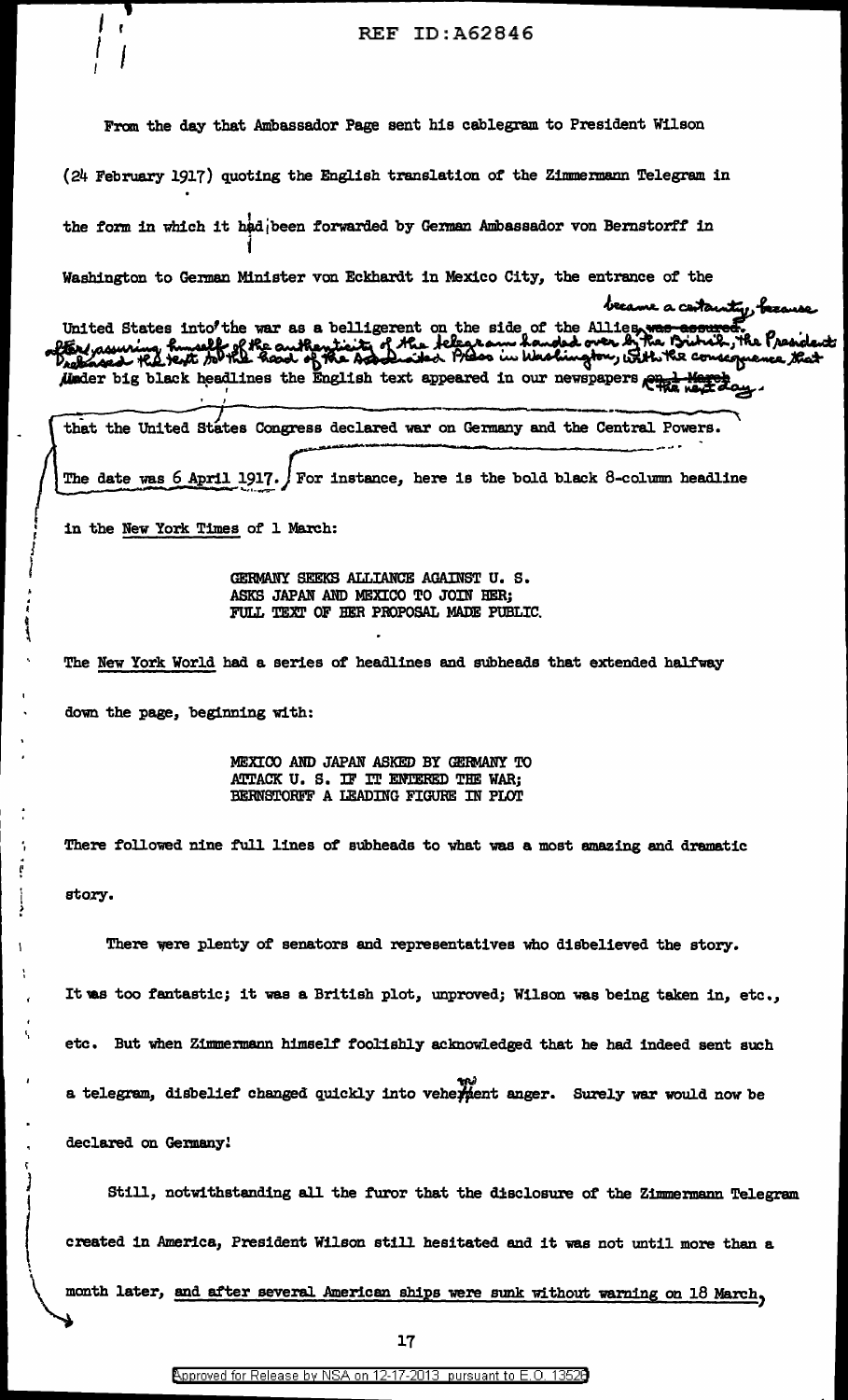In the War Department and in the Navy Department the pace set for preparing tor active war operations quickened. There was at the moment in neither *ot* those departments nor in the Army or in the Navy any organizations whatever either for intercepting enemy communications or for studying them. There was, it is ture, since the autumn of 1916 a very small group of self-trained cryptanalysts supported by a private citizen named Colonel Fabyan\* who operated the Riverbank Laboratories at Geneva, Illinois. That organization maintained an unofficial relationship with the authorities in Washington and received from time to time copies of cryptographic messages obtained by surreptitious means f'rom telegraph and cable offices in Washington. At that period in our history diplomatic relations with Mexico were in a sad state so that U. S. attention was concentrated southward. Therefore practically all the messages sent to Riverbank were those of' the Mexican Government. Under my direction Riverbank was successful in solving· all or nearly all the Mexican cryptograms it was given usually retuming the so1utions to Washington very promptly. It was also successful with certain other cryptograms but I cannot deal with them • now because there just isn't time. Soon after war was declared on Germany the Riverbank Laboratories established a school for training Army and Navy officers sent there to learn something about cryptology.

You may like to know what we used for training ourselves for this unusual task, and later, what we used later on for training the student officers sent to Riverbank for cryptologic instruction. As regards our self-instruction training material, there wasn't much but among the very sparse literature in English there was a small book

<sup>\*</sup>Honorary title conferred by the Governor of Illinois for Fabyan's participation as a member of the Peace Commission that negotiated the Treaty of Portsmouth, which followed the Russo-Japanes War in 1906.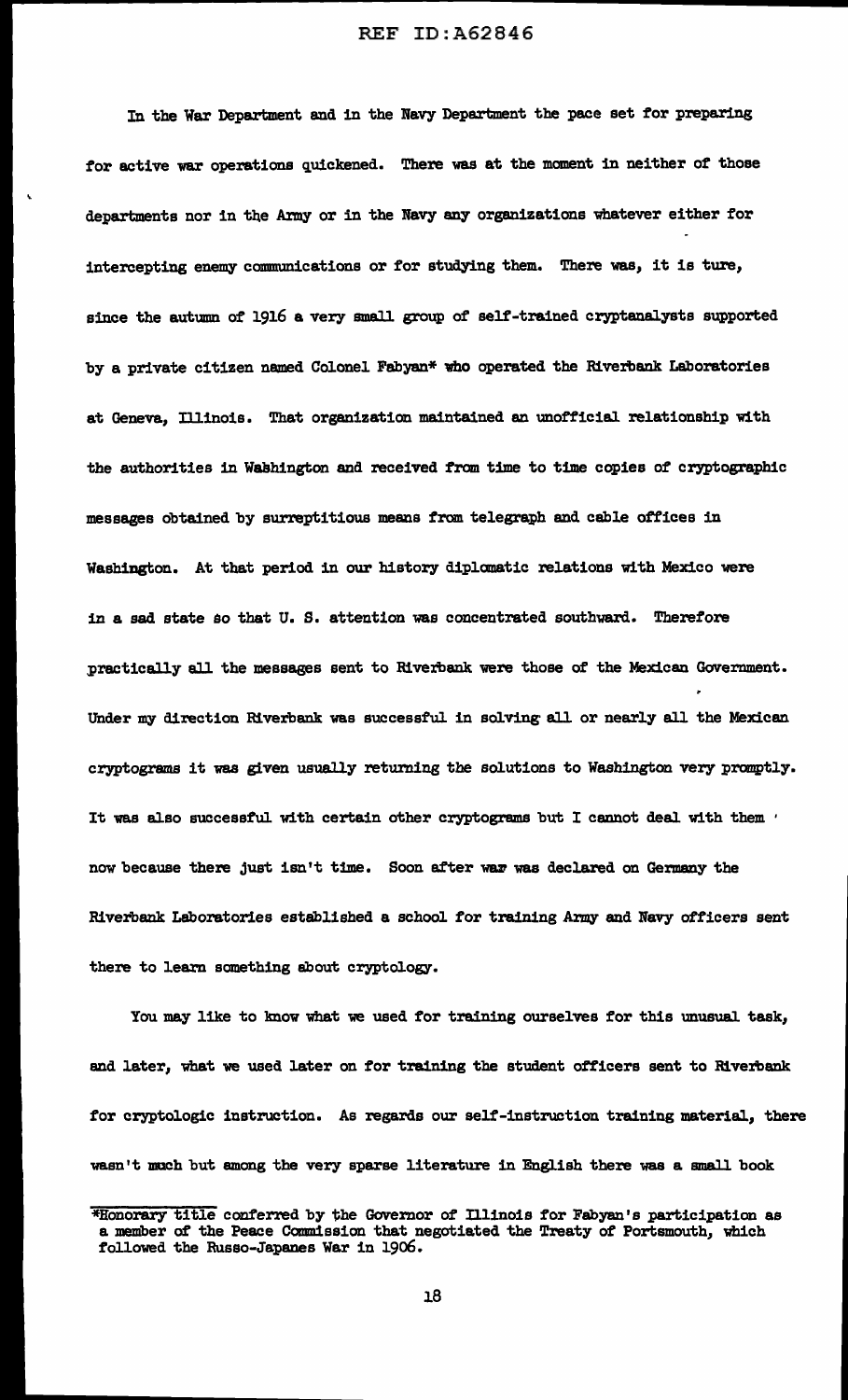entitled Manual for the Solution of Military Ciphers, which had been prepared by a Captain Parker Hitt and printed by the Press of the Army Service Schools at Fort Leavenworth, in 1916. The Signal Corps School was then one of those schools, and there a fev lectures were given by two or three officers who, when World War I broke out in August 1914, took an interest in the subject of military ciphers. They foresaw that sooner or later there would be a need for knowledge and training in military cryptology. Capt. Hitt's Manual, was then and still is a model of compactness and practicality. Here is its title page.

## FIG. 00

'

It was the succinctness of the Manual that caused us much work and perspiration in our self-training. I later came to know and admire its author, wose photograph I show you.

There was one other item of training literature which we studied avidly too, a very small pamphlet entitled An Advanced Problem in Cryptography and its Solution, put out by the same Leavenworth Press in 1914. Here is its title page, and a photograph of its author then 1st Lieut. J. O. Mauborgne, but later Chief Signal Officer of the Army. The advanced problem dealt with by that pamphlet was the Playfair ciphers, about which I shall say something later.

Retuming now to what our self-trained cryptanalytic group was able to do in a practical way in the training of others, there should be in NSA archives the many exercises and problems prepared at Riverbank for this purpose. They are still of much intereat historically.

In Lecture II (Fig. 27) there is a picture of the last of the several classes sent by The Adjutant General of the *Army* to Riverbank for training. It should be noted that this instruction was conducted at Colonel Fabyen' s own expense as his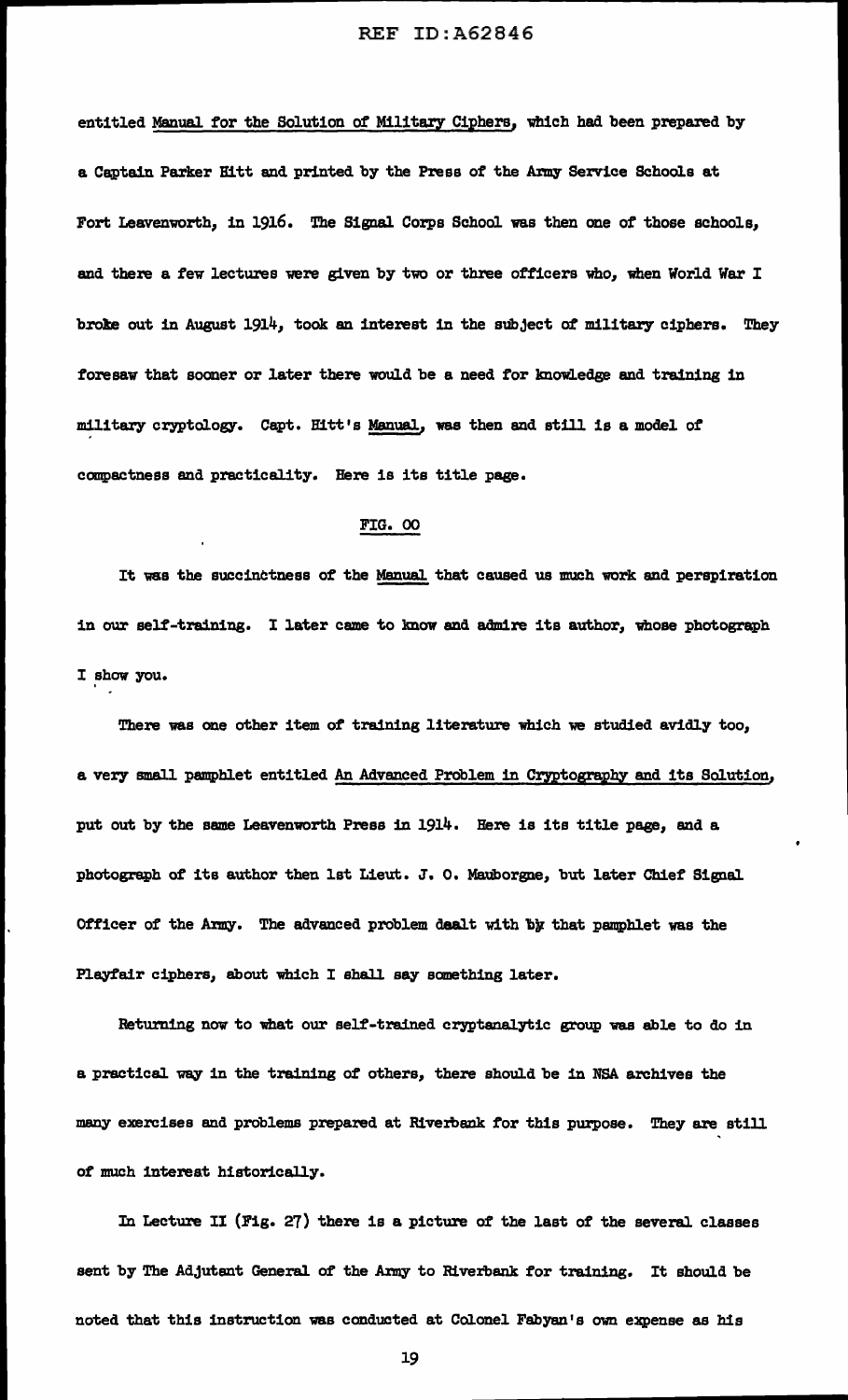patriotic contribution to the U.S. war effort. Upon completion of the last training course I was commissioned first lieutenant and ordered imnediately to proceed to American General Headquarters in France where I became a member of the German Code and Cipher Solving Section of the General Staff, a designation that was abbreviated as  $G-2$ ,  $A-6$ ,  $GHQ-A.E.F.$  As the expanded designation implies, the operations were conducted 1n two principal sections, one devoted to vorking on German Army field ciphers, the other, to working on German Army field codes. There were other very small groups working on other material such as meteorologic messages, reports on direction-finding bearings, and what we now call traffic, that is, the study of enemy messages in order to determine enemy order of battle from intelligence and analysis of D.F. bearing, of the direction, ebb and flow of enemy traffic and other data sent back from our radio direction-finding operations at or near our own intercept stations.

In connection with the last-mentioned operations you will no doubt be interested to see what is one of the earliest, if not the very first chart in cryptologic history that shows the results of traffic analysis and its utility in deriving intelligence about enemy intentions from a mere study of the ebb and flow of enemy traffic.

:.

 $\mathbf{I}$ 

## FIG. 00

This particular chart was drawn up from data based solely upon the ebb and flow of messages in what was called the ADFGVX cipher\*, a clever cryptosystem which was devised by German cryptographers and only used by German High Command communications, principally between and among the headquarters of divisions and army corps.

<sup>\*</sup>Initially this cipher employed only the letters A, D, F, G, and X, for a matrix 5 x 5; later, the letter was added, for a matrix of 6 x 6.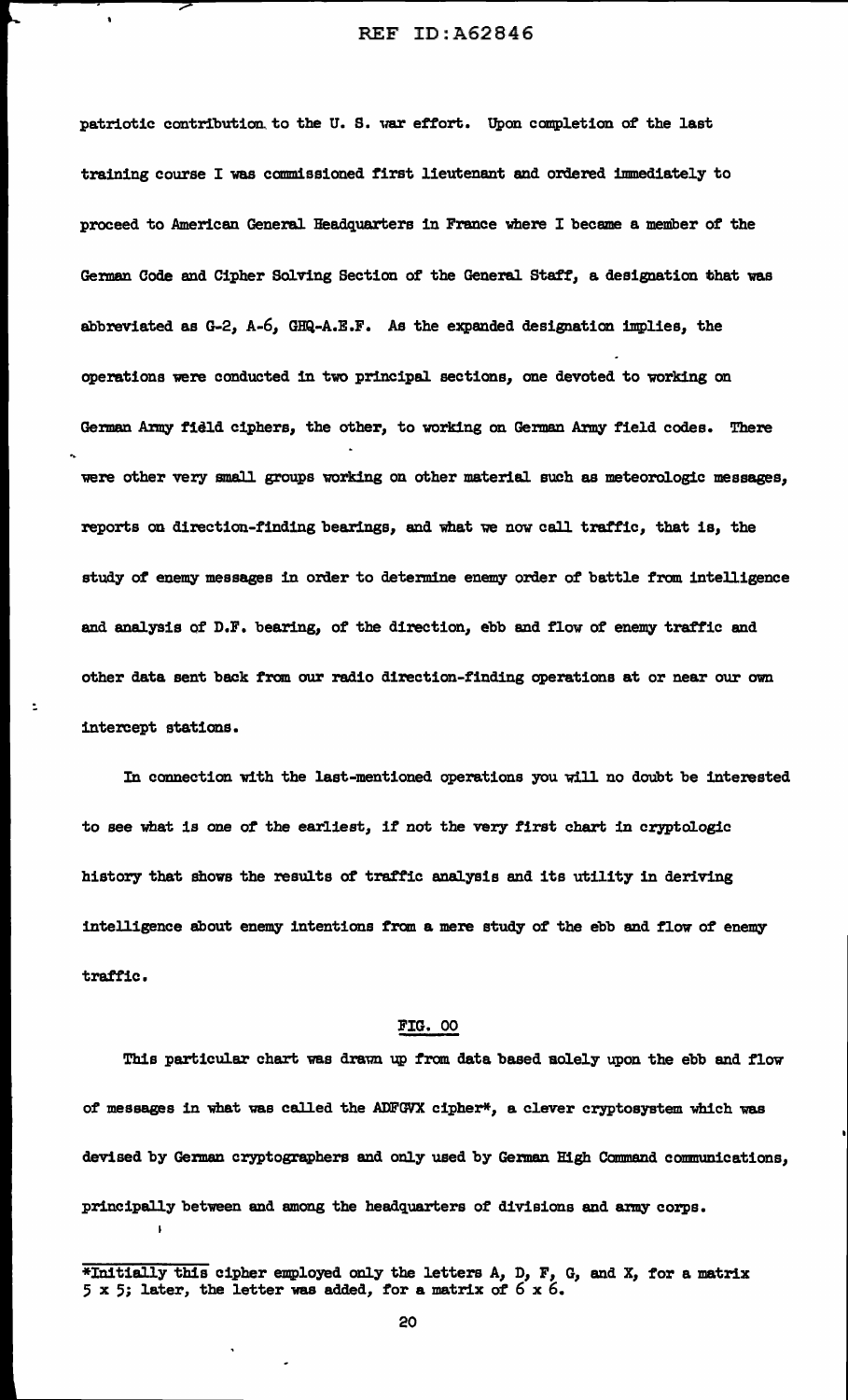Theoretically it was extremely secure because it combined both a good substitution and an excellent transposition principle in one and the same method without being too complicated for cipher clerks. Here is a diagram which, if studied carefully, will give a clear understanding of its method of usage. If' you wish further details I suggest you consult documents available in the Training Literature Division of the NSA Office of Training. In this lecture there is only time to tell you that although individual Qr isolated messages in that system appeared at that time to be absolutely impregnable against solution, a great many messages transmitted in the ADFGVX system were read by the Allies. You may be astonished by the foregoing statement and may desire some enlightenment here and now on this point. Well, in brief, there were in those days three different methods of attacking the traffic in that cipher. Under  $\,$ the first method two or more messages with identical plain-text beginning could be used to uncover the transposition as the first step. Once this had been done, the cryptanalyst had then to deal with a simple substitution in which, two letter combinations of the letters A, D, F, G, v, and X represented single plain-text letters. The messages were usually of sufficient length for this purpose. Under the second method, two or more messages with identical plain-text endings could be used to uncover the transposition and this was easier even then in the case of messages with identical beginnings. You might think that cases of messages with identical beginnings or endings would be rather rare, but the addiction to stereo-typic phraseology in the German military mentality was then--and perhaps still is-so confirmed, that cases were almost invariably found in each day's traffic. This is astonishing considering that the keys changed daily. This system first came into use on 1 March 1918, three weeks before the last and greatest spring offensive by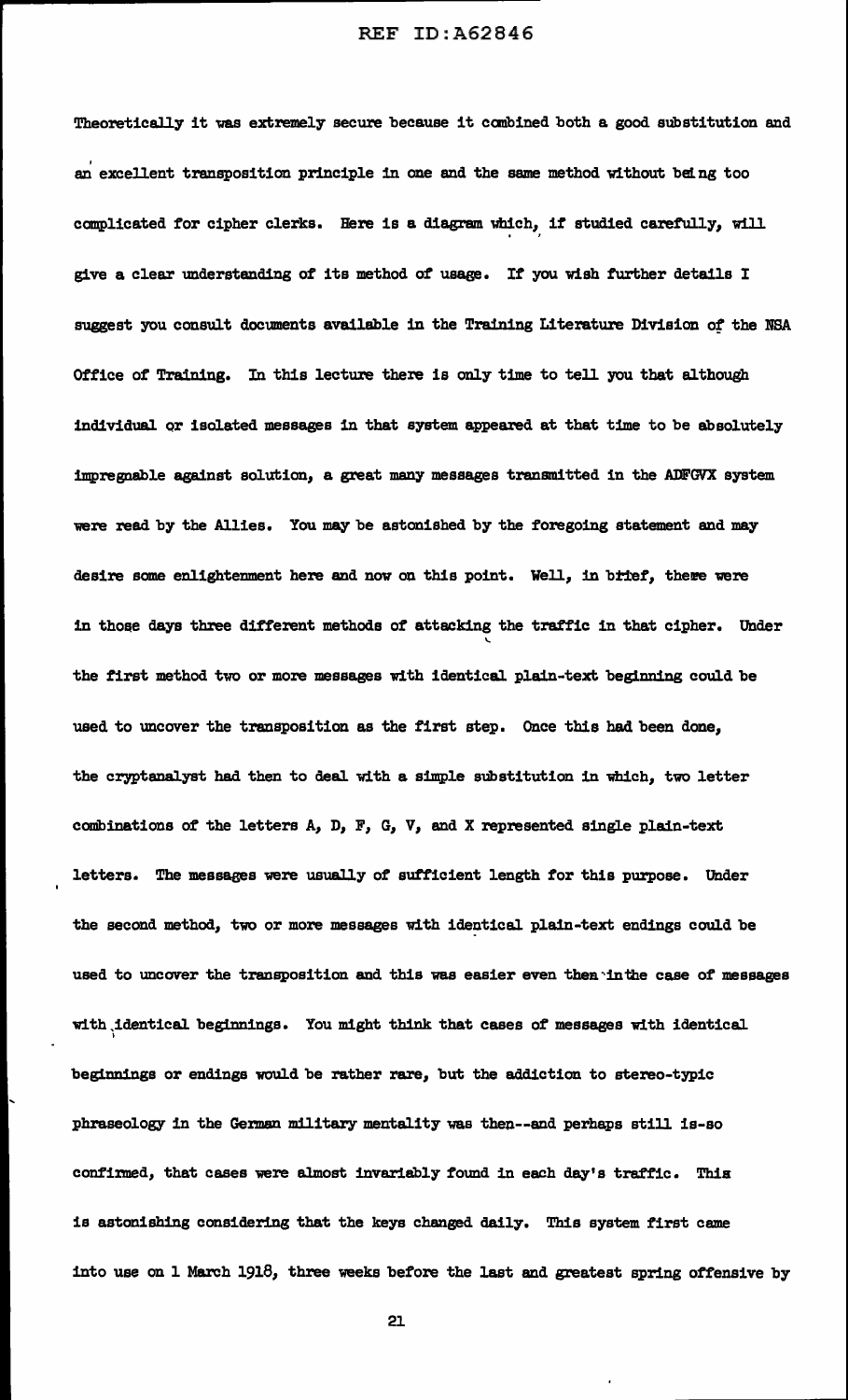the German Army. Its appearance was almost coincident with that of other new codes and ciphers. The number of messages in the ADFGVX cipher varied from about 25 a day, when the system first went into use, to as many as about 150 at the end of' two months. It took about a month to figure out a method of' solution, and this was done by a very able cryptanalyst named Capt. George Painvim of the French Cipher Bureau.

The ADFGVX cipher was used quite extensively during May and June of 1918 but. then the number of messages dropped very considerably. How many different keys were solved by the Allied? Not many--10 in all, that is, the keys for only 10 different days were found. Yet, because the traffic on those days was heavy about  $50%$  of all messages sent in that cipher were read and a great deal of valuable intelligence was derived. On one occasion solution was so rapid that an important German operation disclosed by one message was completely frustrated.

Although the ADFGVX cipher came into use first on the Western Front, it later began to be employed on the Eastern Front, with keys that were first changed every two days but later every three days. On 2 November 1918 the key for that and the next day was solved within a period of an hour and a half because two messages with identical endings were found. A 13-part message in that key gave the complete plan of the German retreat from Roumania.

During the whole year of the life of the ADFGVX cipher solution depended upon the three rather special cases I mentioned. No general solution for it was devised by the Allies despite a great deal of study. However, members of our own Signal Intelligencp Service, in 1933, and while still students undergoing instruction in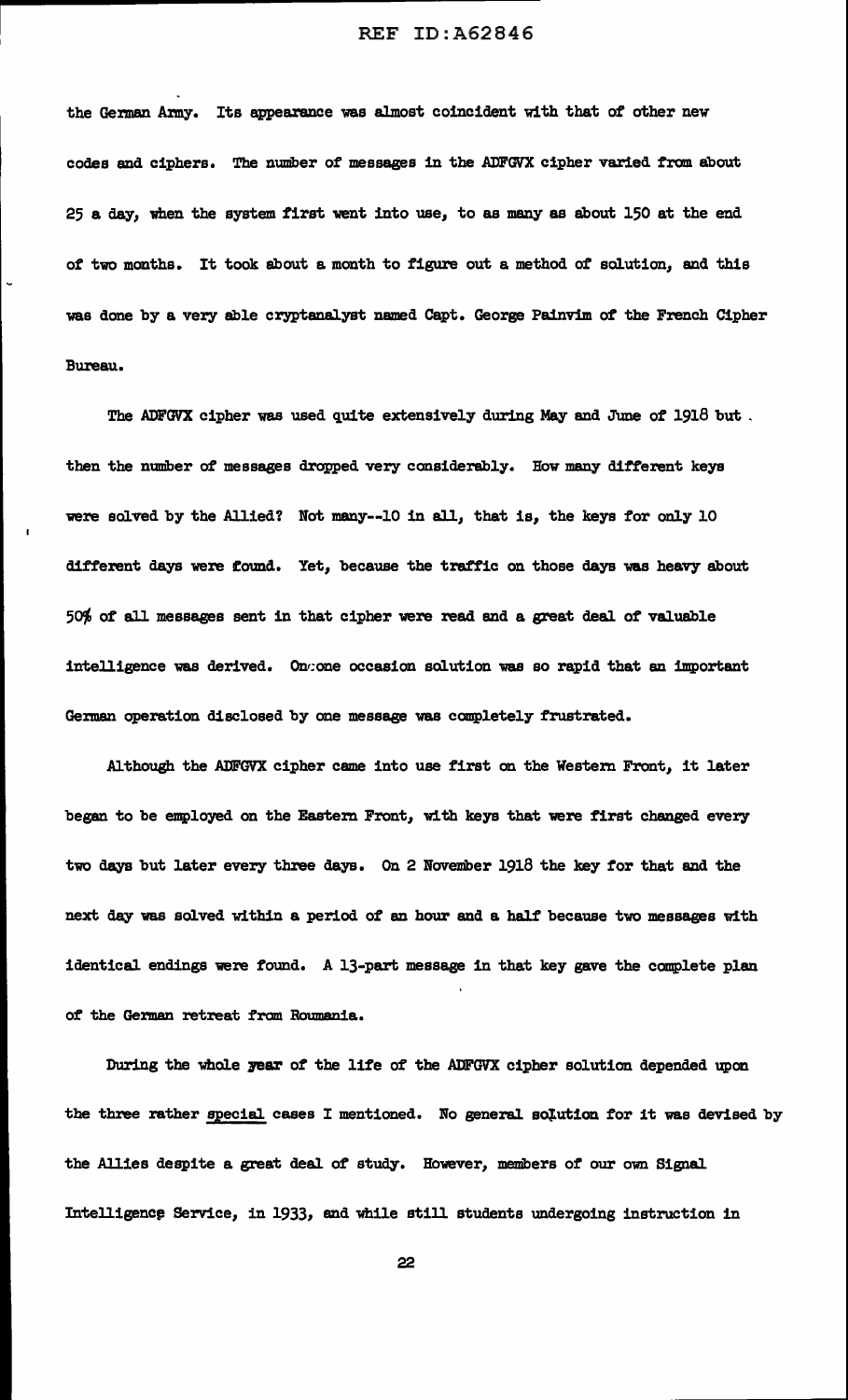## • REF ID:A62846

I

cryptanalysis, devised a general solution and proved its efficacy. .Pride in their achievement was not diminished when, in the course of writing up and describing their method, a similar one was encountered in a book by French General Givierge (Cours de Cryptographie), published in 1925.

The ADFGVX cipher was not the only one used by the German Army in World War I, and there will be time to mention only very briefly two others. The first of these was a polyalphabetic substitution cipher called the "Wilhelm," which used a cipher square vi.th a set *ot* 30 fairly lengthy keywords. The cipher square is shown in Fig. 00 • and the set of keys as originally recovered is shown in Fig. oo. Just why the square contains only 22 rows instead of 26 is unknown. Certainly the rovs within the square are not random sequences for the letters within them manifest permuted arrangements in sets of vies; nor are the key sequences of random letters. I leave it to you to try to reconstruct the real square and the real keys. The latter problem should be relatively easy; as to the former. I really don't know--I have never tried it myself but I suspect some systematic disarrangement, sanething typical of German cryptography.

The other cipher to be mentioned is the double transposition, an example of which is shown in Fig. 00. The process consists in applying the same transposition key twice. Solution of the true double transposition usually depended upon finding two messages of identical length. No general solution was known to the Allies during the World War I. Occasionally an operator would apply only the first transpostion and when this happended solution was easy. Then the key thus recovered could be used to decipher other messages which had been correctly enciphered by the double transposition. Again, students of the Signal Intelligence Service devised a general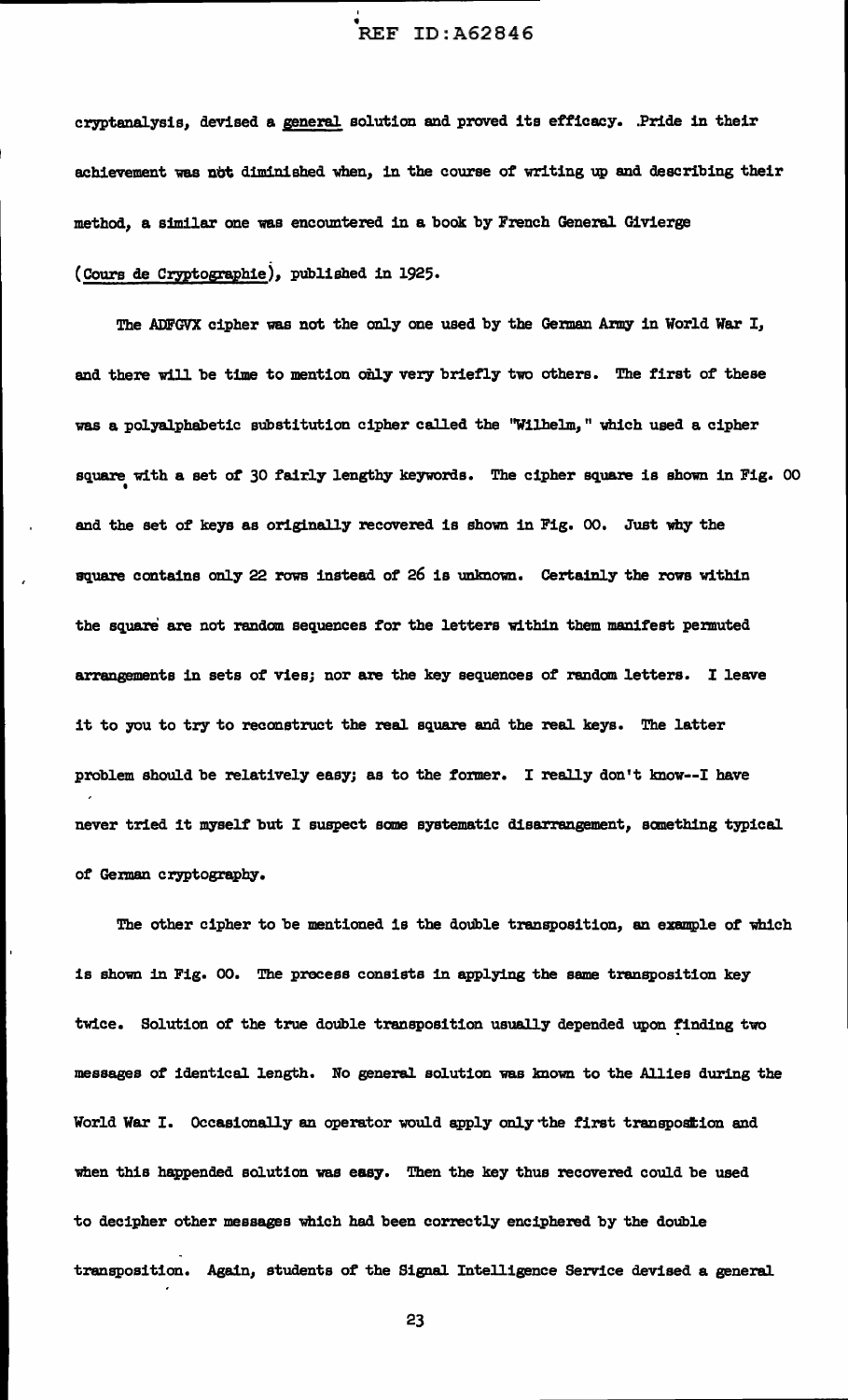solution for the double transposition cipher and during World War II were able to prove to our British Allies that such ciphers could be solved without having to f'ind two messages of identical length. Having demonstrated the weakness of the system even when properly employed, it was probably withdrawn from usage by the British, but we were not told directly that this was done. I should add that I think the devising of a general solution for the true double transposition cipher represents a real landmark of progress in cryptanalysis without the aid of high-speed, electronic equipment. I do not doubt that with such equipment this cipher could hardly be thought to be safe for modem military secret communications.

We come now to the code systems used by the belligerents in World War II. And first, let us differentiate those used for diplomatic communications from those used for military communications. What sorts did the German Foreign Office use? We have noted that the British Black Chamber, "Room 40 O.B." dealt with stupendous success on the code used for the transmission ot the Zimmermann Telegram. But that's only part of the story--the most important part remains to be told and unfortunately I cannot divulge that part yet. Excessive pride in German achievement, a wholely unjustified confidence in their cryptosecurity, and a disdain for the prowess of enemy cryptanalysts laid German diplomatic communications open to solution by the Allies to the point where there came a time when nothing the German Foreign Office was telling its representatives abroad by telegraph, cable or radio remained secret from the British. For those of you who would like to learn some details, *I* refer you to the following fine monograph on the subject by my late colleague Captain Charles J. Mendelsbhn: Studies in German Diplomatic Codes Employed During the World War,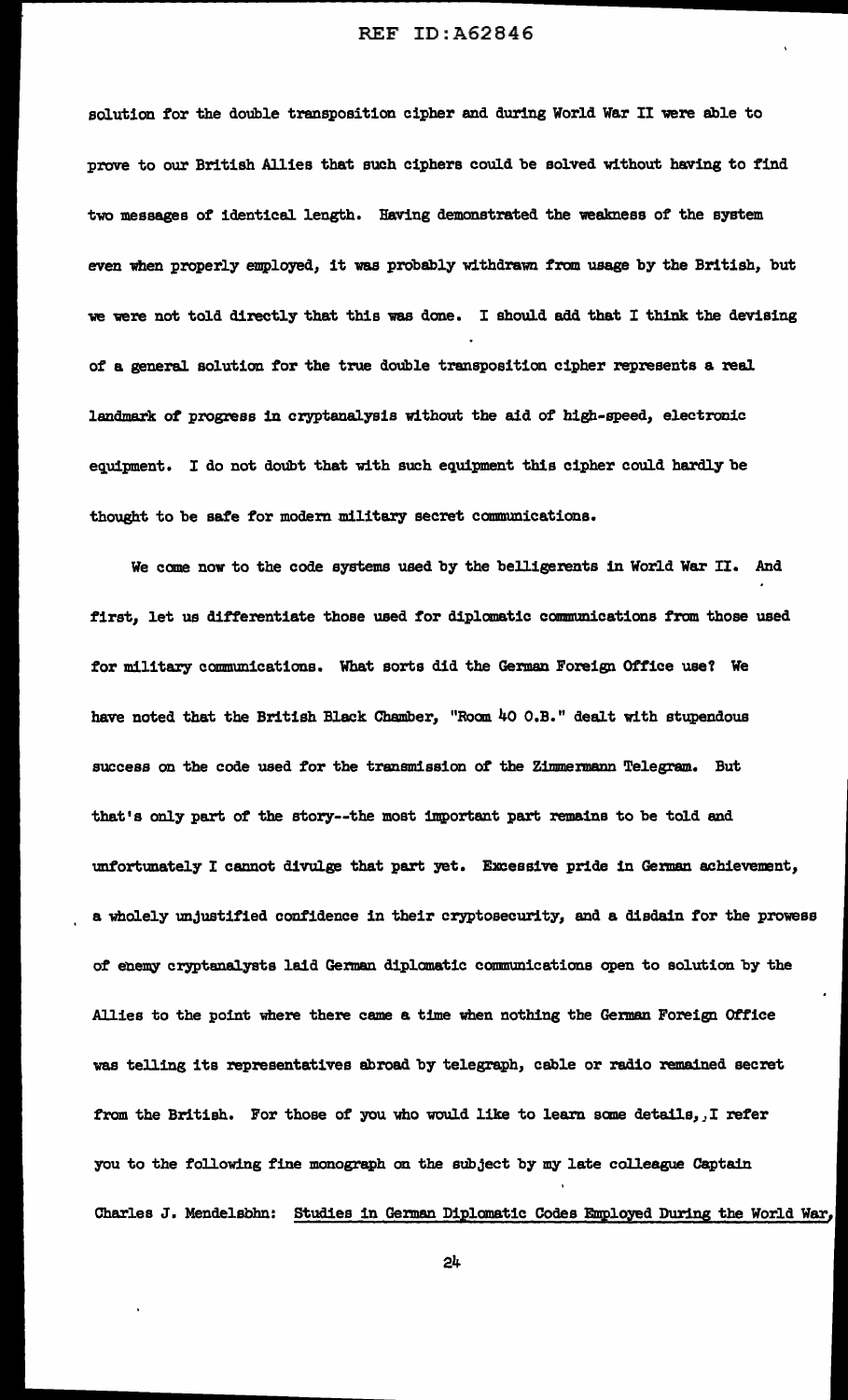Government Printing Office, 1937. This monograph is Confidential; and copies are ~available in the Office of Training, NSA.

------------------------------------------- - ---

"At the time of America's entrance into the war German codes were an unexplored field in the United States, says Dr. Mendelsohn." About a year later we received from the British a copy of a partial reconstruction of the German Code 13040 (about half of the vocabulary of 19,200 words and 800 of the possibly 7,600 proper names). This code and its variations of encipherment had been in use between the German Foreign Office and the German Embassy in Washington up to the time of the rupture in relations, and our files contained a considerable number of messages, some of them of historical interest, which were now read with the aid of the code book." The vocabulary of the German diplomatic codes contained 189 pages eontaining exactly 100 words or expressions to the page, arranged in two columns of 50 each accompained by numbers from 00 to 99. Here is a copy of a typical page in Code 13040. In each column the groups in the left-hand column, for instance, 00-09, 10-19, etc., to 40-49; than 50-59, etc., were in blocks *ot* 10. The pages in the basic code were numbered at the top from 10 to 239 and f'rom this code several derivative codes were made by the use *ot* conversion tables. This enabled the original single basic doae to serve as the framework for codes for several different communication nets. What the number of the basic code was is unknown, but we do know that from the derived code designated came codes 5950, 26040, and others, derived merely by means of tables tor converting the page numbers in the basic code into different page numbers in the derived code. These conversions were systematic, in blocks of fours. Thus, for example, pages  $15-18$  in code 13040 became pages  $65-68$  in code 5950, etc. Then there were tables tor converting line numbers from one code into different line numbers in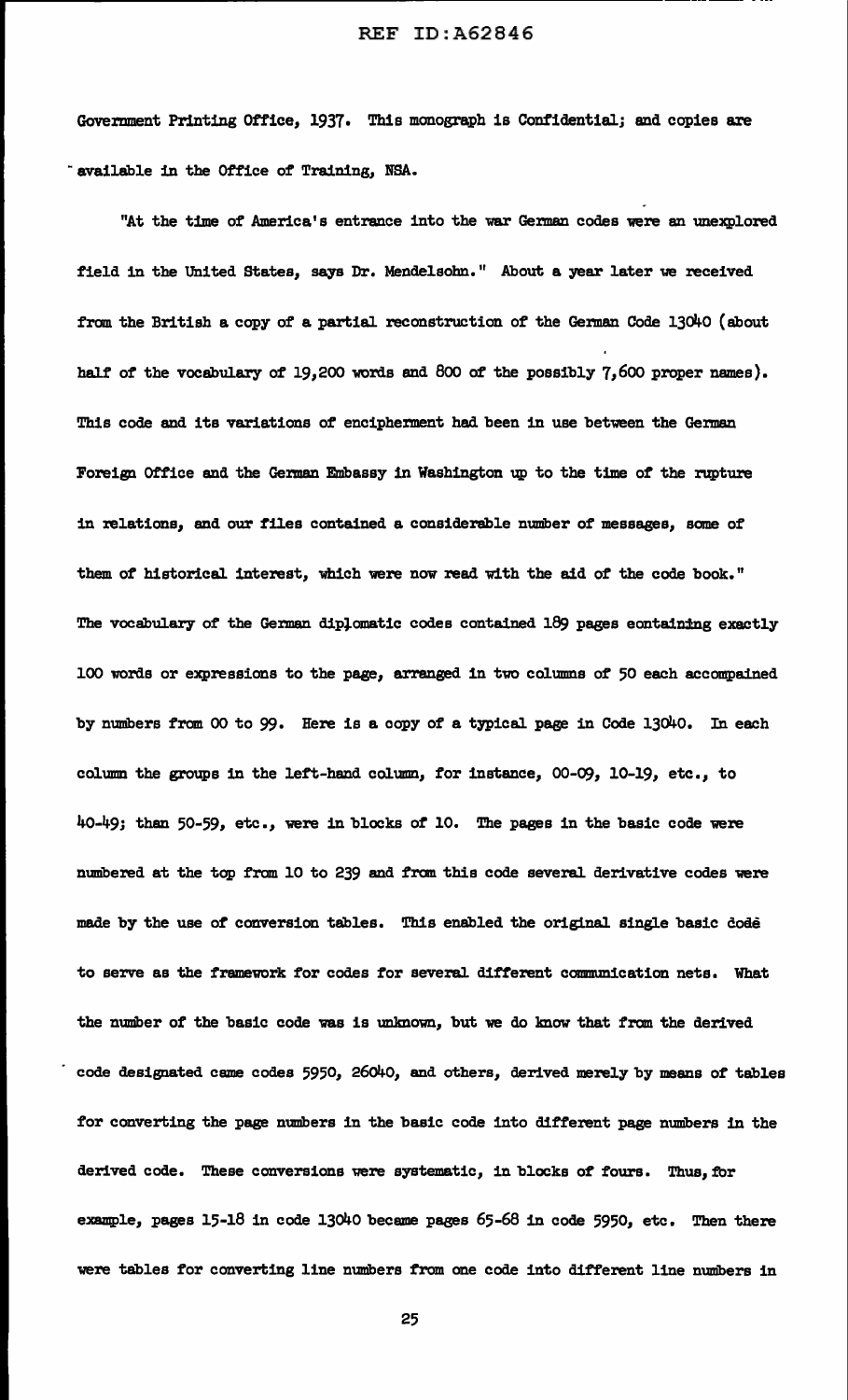another version of the basic code, and this was done in blocks of 10. For example, the fifth block (penultinate figure  $4$ ) became the first (penultimate figure  $0$ ), and the 1st, 2nd, 3rd, and 4th blocks were moved dow one place. The other five blocks (on the right-hand side of the page) were rearranged in the same manner.

It is obvious that codes derived in such a manner f'rom a basic code can by no means be considered as being different codes. They were all relatively minor equivalents of one another. Also to be mentioned is the fact that in certain cases 3-dig:Lt numbers were added to or subtracted from the code numbers of a message and that in practically every case it was not difficult to determine the additive or subtractive.

In none of the cases or codes mentioned thus far was there one that could at least be considered to be a randomized," hatted," or true two-part code, since the same book served for both encoding and decoding. Some of these, besides the ones already mentioned (13040 and 5950) were designated by indicators, such as 12444, 1357, 18470, 1777, 2815, 4565, 5717, 44499, 58585, 2310, 98989, 1111, 80574; there were others besides these. It is my belief that conversion tables were not used by the code clerks but by the compiling authorities in Beolin. In other words, the various versions of the basic code were not actually printed as separate books but that the original page number on each page was altered by hand, the original number being crossed out and witten either at the top or the bottom of the page, perhaps in both places. Similarly, the block numbers were probably changed byband. In both cases the alterations were in accordance with some system, the idea of randomicity seems foreign to the German mentality, and I am sure that if randomicity were a desideratum they would figure out a system therefor. However, the German Foreign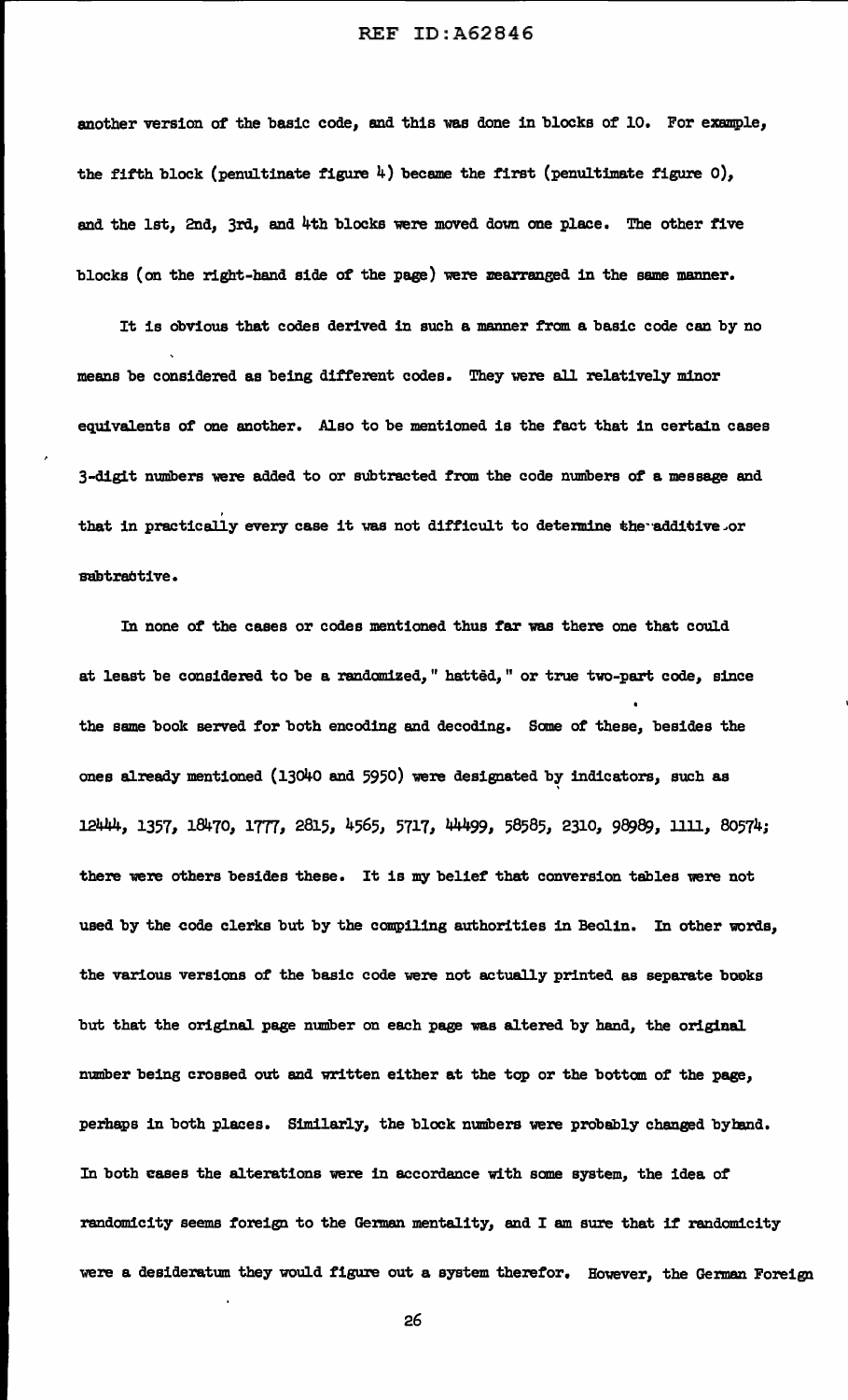Office later on did compile and use true two-part, truly randomized codes of 10,000 groups numbered from  $0000$  to  $9999$ . One such code had as its indicator the number  $7500$ . .And that there were several others like it I have no'.doubt.

When one reviews Dr. Mendelsohn's monograph one becomes overwhelmed by the multiplicity of the codes and variants thereof used by the German Foreign Office. Many were basic codes but many were derivatives, or superencipherments thereof. It is even hard to ascertain the exact number of different methods. Yet a great deal of the traffic in these codes was read. Considering the rather small number of persons on the cryptanalytic staff of G-2 in Washington and its homologous organization in London, in the British Black Chamber, one can only be astonished by the great achievements of' the efforts of these two collaborating organizations during World War I.

So much for German diplanatic secret communications. What about German military crypto-communications? In this area it is necessary to mention a situation which is somewhat unique. When World War I commenced the German Army was very poorly prepared to meet the requirements for secure communications. It seems that up until the Battle of the Marne in 1914 several German Anny radio stations went into the field without any provision having been made or even foreseen for the need for speedy and secure crypto-communications. : Numerous complaints were registered by German commanders concerning extensive loss of time occasioned by the far too complicated methods officially authorized for use and the cousequent necessity for sending messages in the clear. Not only did this reveal intelligence of importance to their opponents but what is equally important the practice pennitted the British and the French to become thoroughly familiar with the German telegraphic procedures, methods or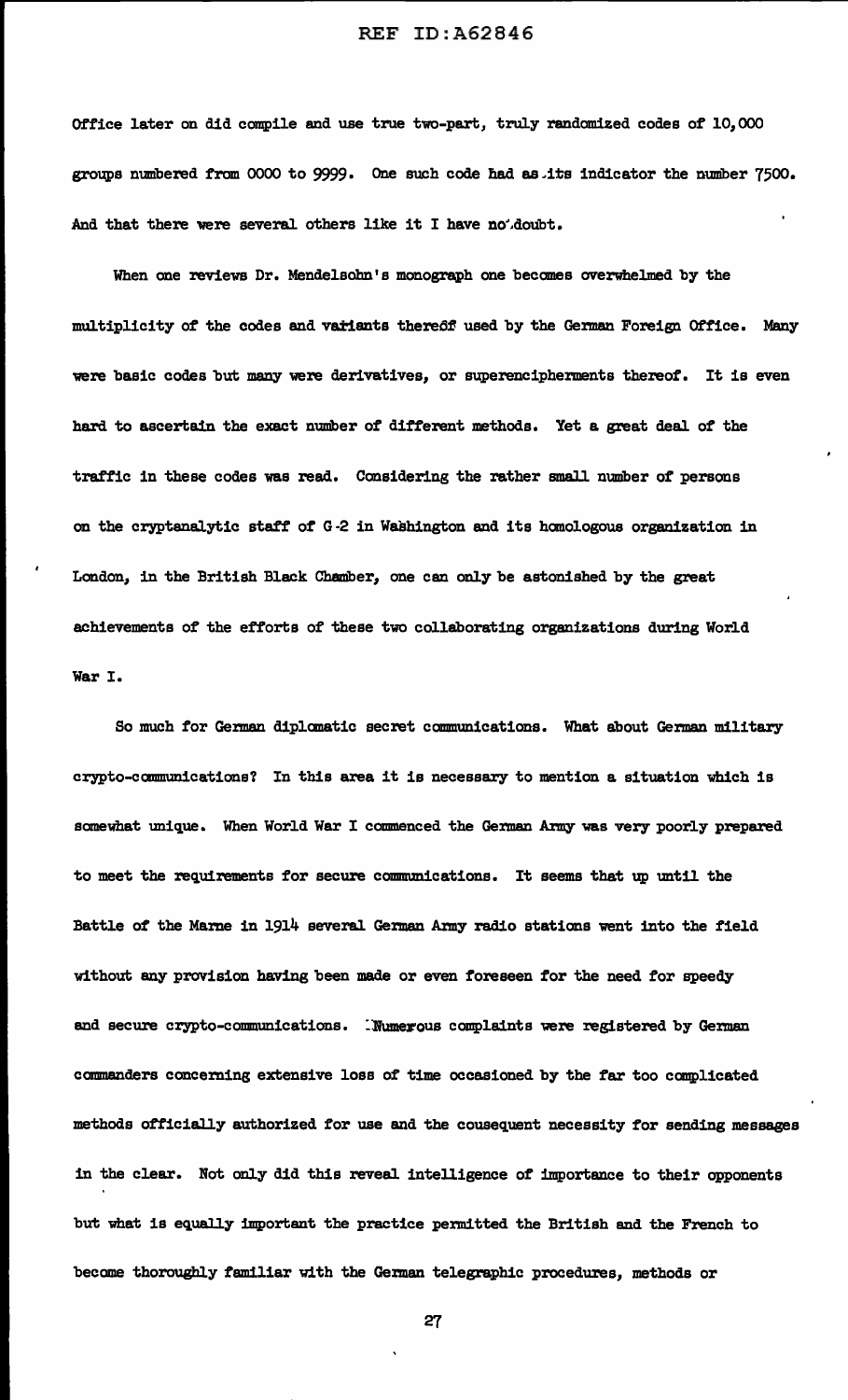expression, terminology and style, and these items became of great importance in cryptanalysis when German cryptosystems improved. For the German Army learned by hard experience something about is shortcomings in this area of warfare and began to improve to the point where we must credit the Germans with being the initiators of most *ot* the nev and very important developments in field military cryptography. In fact, the developments and improvements began not longer after the Battle of the Marne and continued steadily until the end of' the war. When on ll November 1918 the armistice ended active operations, German military cryptography had attained a remarkably high state of efficiency. The astonishing fact, however, is that, although very proficient in cryptographic inventions, they were apparently quite deficient in the science and practice of cryptanalysis. In all the years· since the end of World War I no books or articles telling of German success with Allied traffic during that war have appeared same for one very brief article by a not very bright German cryptanalyst. One could of course assume that they kept their successes very well hidden but the German archives taken at the end of World War II contain nothing significant in regard to cryptanalysis during World War I although a great deal of important information in this field during World War II was found. A detailed account of' the cryptologic war between the Allied and German forces in World War II would require scores of volumes, but there is one source of information which I can highly recommend to those of you who would like to know more details of the cryptologic warfare between the belligerents in World War I. That source is a book written and published in Stockholm in 1931 by a Swedish cryptanalyst, Yves Gylden, under the title Chifferbyraernas Insatser I Varldskriget Till Lands, a translation of which, with some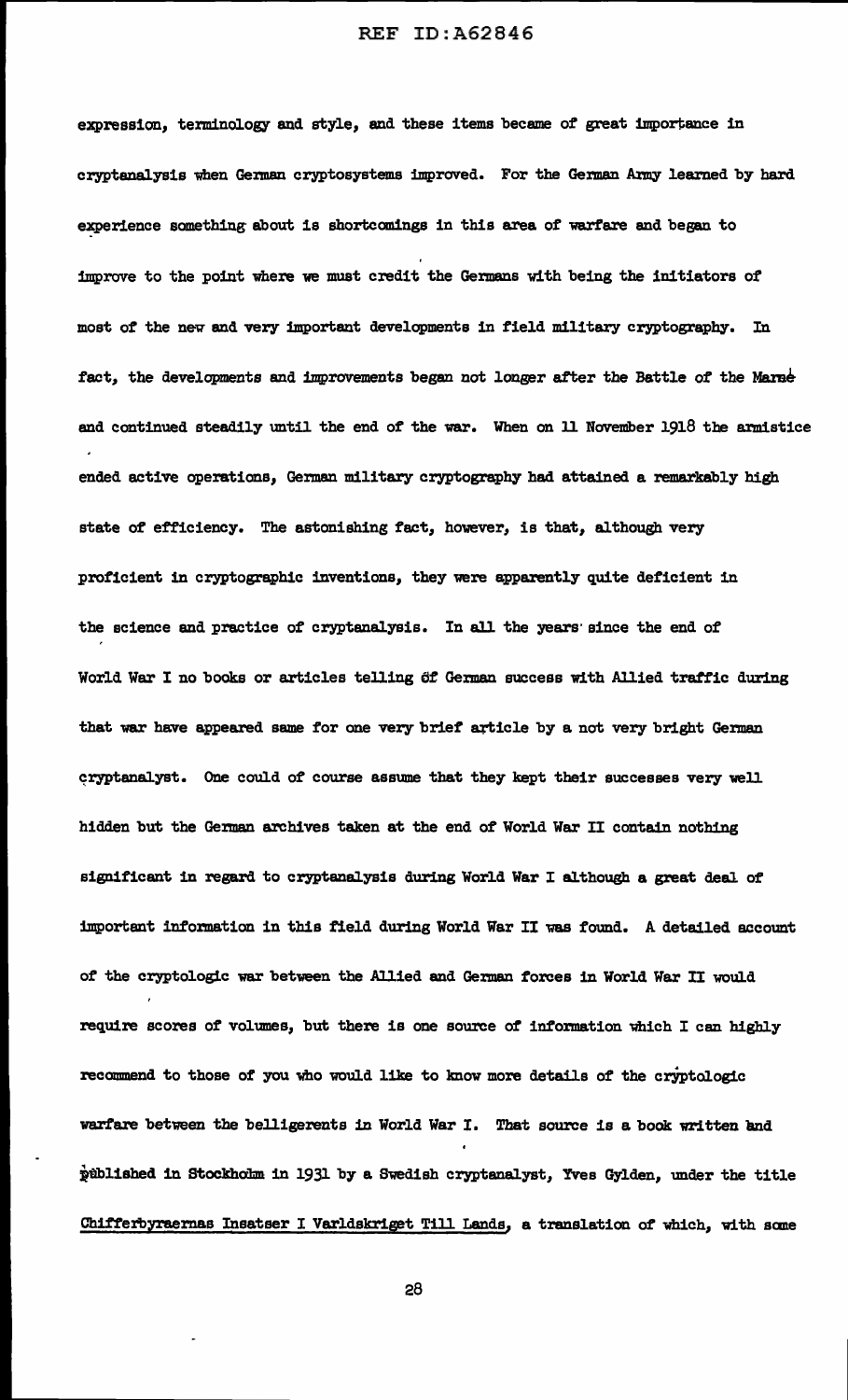comments of my own in the form of footnotes, you will find on tile in the Office *ot*  Training, NBA, under the title The Contribution of the Cryptographic Bureaus in the World War, Government Printing Office, 1936.

In this lecture, howver, we are principally concerned with German military cryptography during World War I, and I have already told you something about the cipher systems that were used. There remain to be discussed the field codes. It was the German Army which first proved that the old idea tbat codebooks were impractical for use in the combat zone for tactical communications was wrcmg. They had two different types of field codes, one which the Germans called the SCHLUESSEL HEFT or "key" but which we called the "three number code"; the other the "three-letter code". The former was a small standardized code with a vocabulary of frequently used words and expressions, digits, letters and syllables totally 1,000 items for which the code equivalents were 3-digit numbers. A cipher was applied only to the first two digits of code numbers and this cipher consisted of a  $10 \times 10$  matrix for the numbers from 00 to 99. The last digit of a code group remained unenciphered. Each division compiled and issued its own table, which was in two parts, one fbr encipherment the other for decipherment. The three-number code was intended for use in all forms of communication within or to and from a 3-kilometer front-line danger zone. Although this code was compiled by the end of January 1918 it was not put into use until the opening day of the last and greatest German offensive, 10 March 1918. The nature of the new code was ascertained and a few groups in it were solved the very same day because an operator who was unable to translate a message in the new code requested and received repetition in the old code, the three-letter code, and the letter had been solved to an extent which made it possible to identify homologous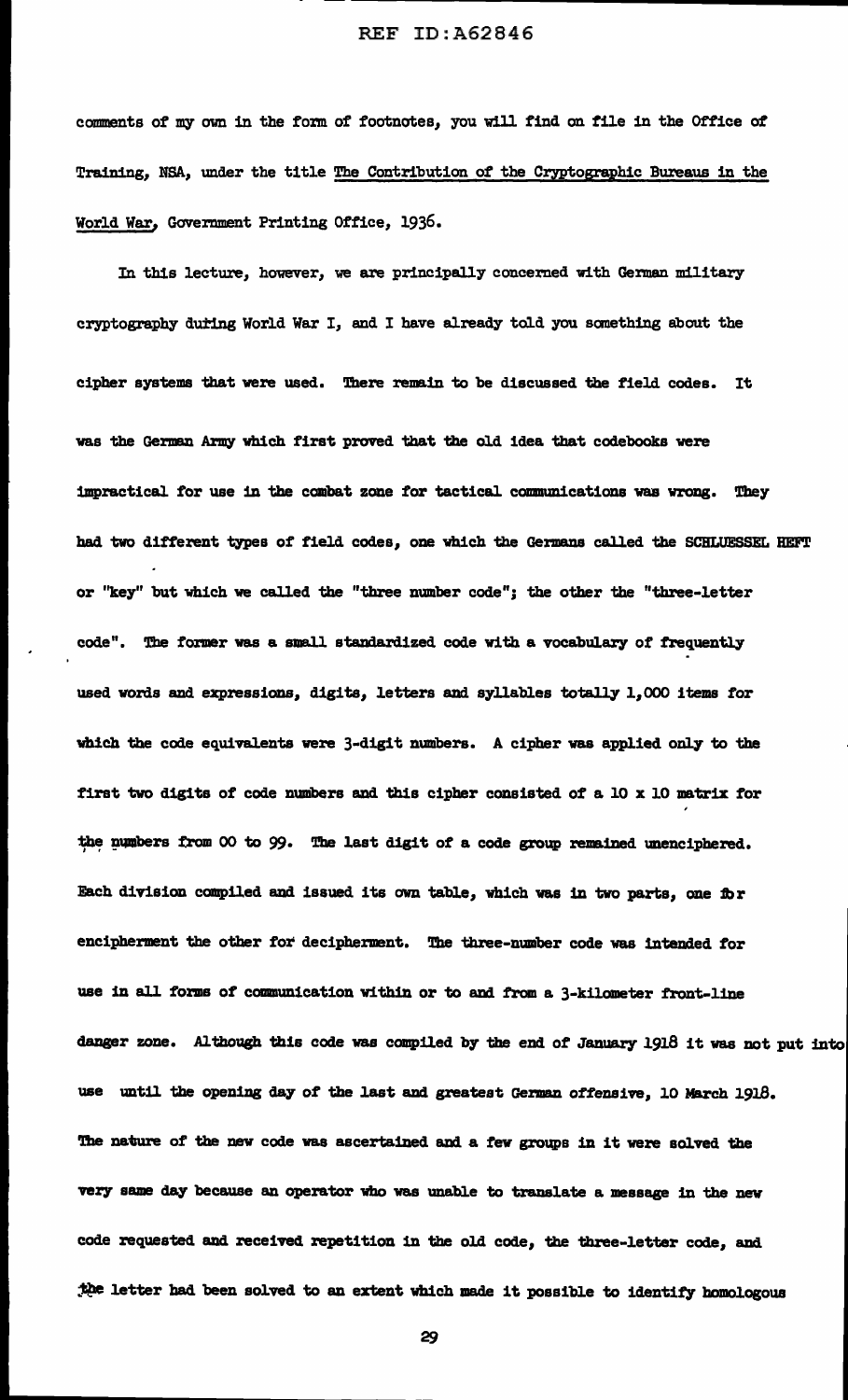code groups in both messages. The three-number proved rather easy to solve on a daily basis and much useful intelligence was obtained thereby.

The solution of the three-letter code, however, proved<sup>-much</sup> more difficult. In the first place, it had a much larger vocabulary, with nulls and many variants for frequently-used words and numbers; in the second place and what constituted the real stumbling block to solution was the fact that it was a true two-part randomized or "hatted" code; and in the third place, each sector of the front used a different edition of the code, 00 that traffic not only had to be identified as to the sector to which it belonged but also it was not possible to combine all the messages tor the purpose of building up frequencies of usage of code groups. Working Vi th the sparse amount of traffic within a quiet sector of the front and trying to solve a few messages in the code was really a painfully slow, very difficult and generally frustrating experience. On my reporting for duty Colonel Frank Moorman, who was Chief of the whole unit and whose photograph I show you here, asked me whether I wished to be assigned to the cipher section or to the code section. Having bad considerable experience with the solution of the former types of cryptosystems but none with the latter, and being desirous of gaining such experience I asked to be assigned to the code solving unit. I gained the experience I wanted and needed to broaden knowledge and practice in cryptology but little did I realize what a painful and frustrating period of learning and training I had undertaken. Still, I have never regretted the choice I made; in fact, it turned out to be a very wise and useful one. If any of you would like to read about my experience in this area, let me refer you to my monograph entitled Field Codes Used by the German Army during the World War, copies of which are on file in the Office of Training, NSA. I will quote a few paragraphs from my "estimate of the three-letter code" as it appears on page 65 of that monograph: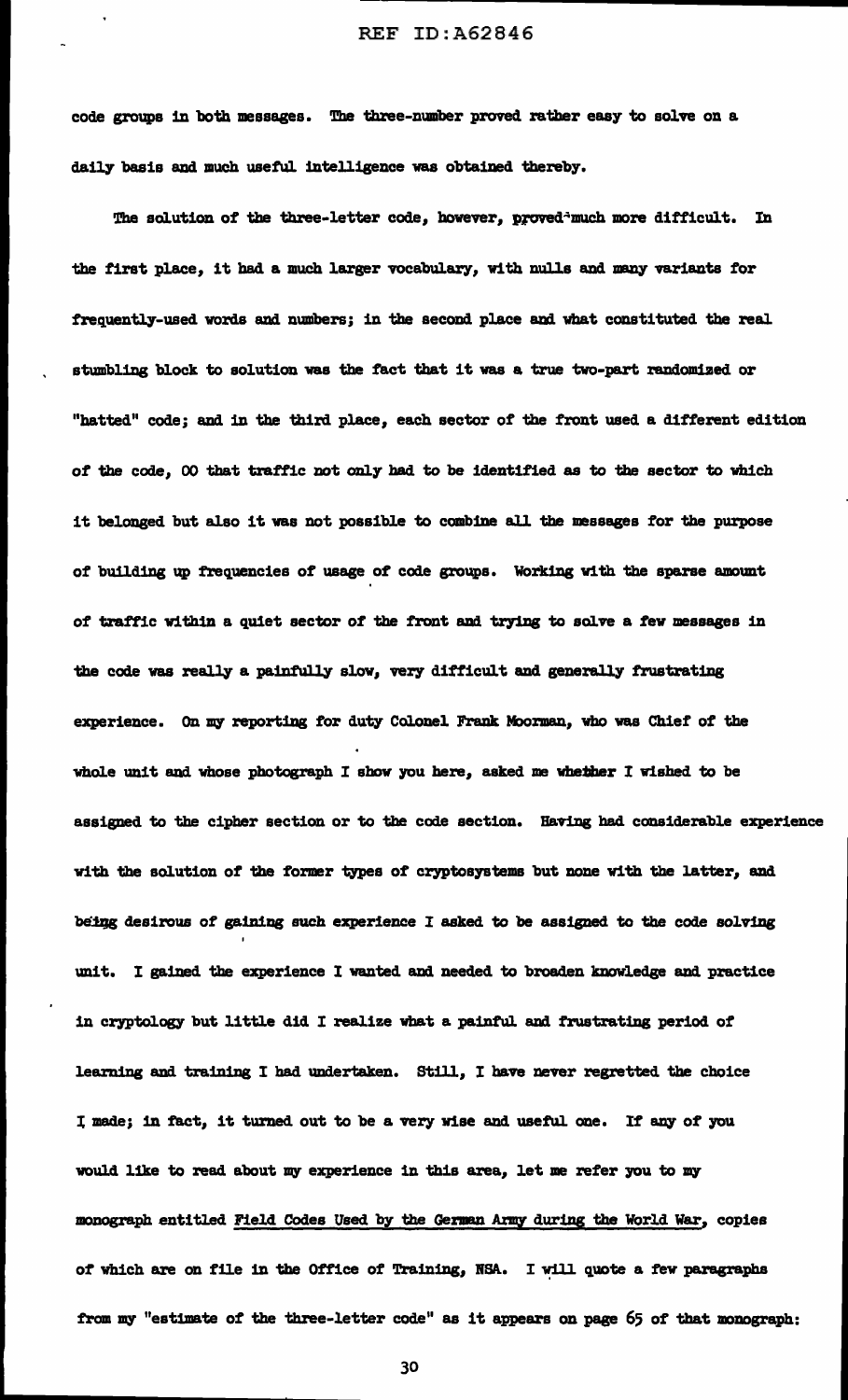What sort of cryptosystems did the French Army use? First, as for ciphers, they put much trust in transposition methods and here is an example *ot* one type:

#### FIG. 00

As for codes, like the Germans they used a small, front-line booklet called a "Carnet Reduit", or an "Abbreviated Codebook". Various sectors of the front had different editions and I will show a picture of one of them. Then, in addition, there was a much more extensive code which was not only a two-part, randomized book, of 10,000 four-digit code groups but a superencipherment was applied to the code messages when transmitted by radio or by "TPS", that is, "telegraphic par sol", or earthtelegraphy. Here is one of the tables used tor enciphering (and deciphering) the code groups:

#### FIG. 00

# And here is the example of superencipherment given in the code in my collection: FIG. 00

You will notice that the enciphering process breaks up the 4-digit groups in a rather clever manner by enciphering the first digit of the first code group separately; the second and third digits of the first group are enciphered as a pair; then the last digit of the first group and the first digit of the second code group are enciphered as a pair, and so on. This procedure suceeds in breaking up the digital code groups in such a manner as to reduce very greatly the frequency of repetition of 4-digit groups representing words, numbers, phrases, etc., of very common occurrence in military messages. My appraisal of this French Army cryptosystems is that theoretically at least, it certainly was the most secure of all the systems used by the belligerents but I don't know how much usage was made of it. I venture the opinion that it was not used often, or successfully, with the superenciphering method provided for the basic code.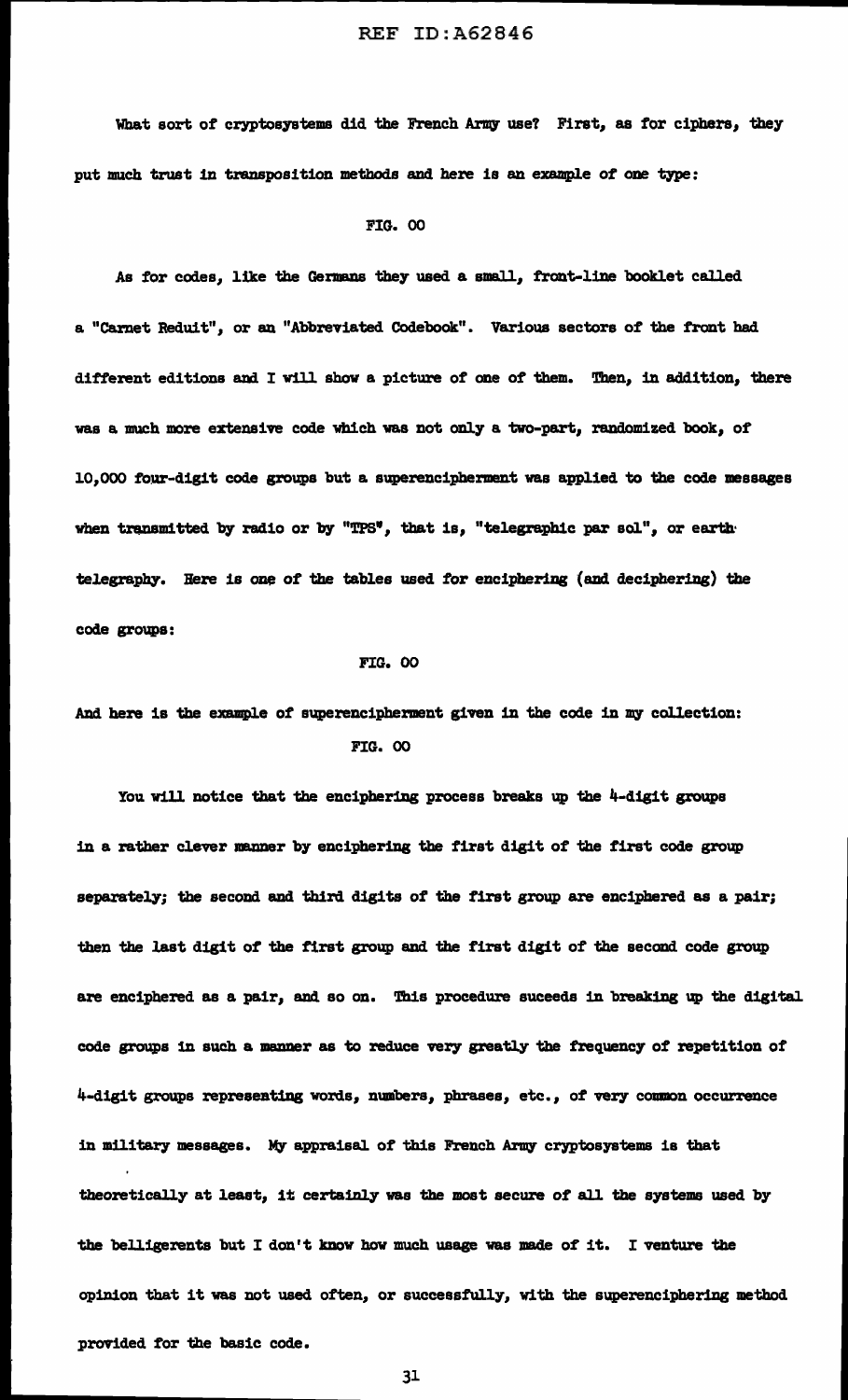Now how about the cryptosystems used by the British Army? First, they used the Playfair Cipher, a system of digraphic substitution considered in those days to be good enough for unimportant messages in the combat zone. But today, of course, its security is known to be so low as to be unworthy of placing any reliance in it. The British also used a field code. It contained many common military expressions and sentences, grouped under various headings or categories, and of course, a very small vocabulary of frequently-used words, numbers, punctustion, etc. It was always used with superencipherment, the nature of which was not disclosed even to their Allies, so I unfortunately am not in a position to describe it. I don't even have a copy of their code--only a typewritten transcript which was furnished us quite reluctantly and I will show a typical page thereof.

## FIG. 00

What about the cryptosystems used by the Italian Army in World War I? The genera1 level of cryptologic work during tbat period was quite low in character, a fact which is all the more remarkable when we consider that the birthplace of modern cryptology was in Italy several centuries before this period. There appears to have been in Italy a far greater knowledge of cryptologic techniques in the 15th and 16th Centuries than in the 19th, paradoxical as this may seem to us today. Perbaps this can be considered as one of the consequences of a policy of secrecy which not only makes filing away in dusty archives records of cryptanalytic successes a desideratum but also hinders or absolutely prevents those who might have been born with what it takes to develop a flair for cryptologic work from profitting from the progress of predecessors who have been successful in such work. Should we be astonished to learn, therefor, that when Italy entered into World War I the Italian Army put its trust in a very simple variation of the ancient Vigenere cipher,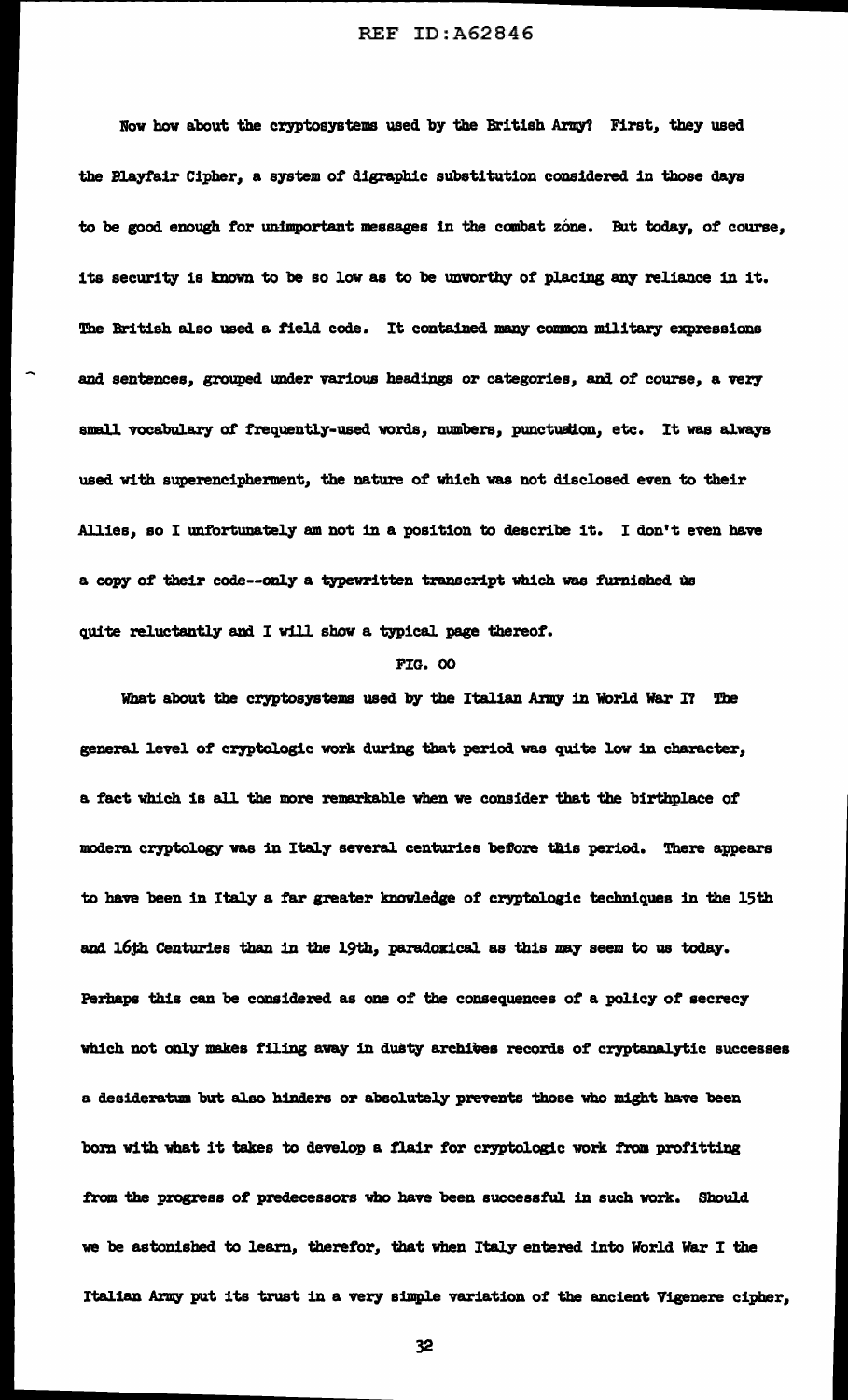a system called the "cifrario militaire taseabile" or the "pocket military cipher"? It, as well as several others devised by the same Italian "expert", were solved very easily by the Austrian cryptanalysts during the war. The Italian Army also used codes, no doubt, but since encipherment of such codes consisted in adding or subtracting a number from the page number on which a given code group appeared, the security of such systems was quite illusory. As late as 111 1927 the same Italian "expert" announced his invention of an absolutely indecipherable cipher system which, Gylden says (page 23) "still further demonstrates the astonishing lack of comprehension of modern cryptanalytic methods on his part."

What about Russian cryptologic work in World War I? So far as Russian cryptographic work is concerned we know that there was during Czaristic days an apparently well organized and effective bureau for constructing and compiling diplomatic codes and ciphers, organized by a Russian named Savinsky, formerly Russian Minister to Stockholm. He had all codes and cipher in use up to then improved, introduced strict regulations for their use, and kept close watch over the service. He also was head of a cryptanalytic activity and it is known that Turkish, British, Austrian and Swedish diplomatic messages were solved. After the Bolshevik revolution of 1916 some of the Russian cryptanalysts managed to escape from their homeland and I had the pleasure of meeting and talking with one of the best of them during his service in the black chamber of one of our Allies in World War II. He wore with great pride on the index finger of his right hand a ring in which was mounted a beautiful large ruby, the ring having been presented him by the last Czar in recognition of his cryptanalytic successes while in his service.

But the story is altogether different as regards cryptology in the Russian Army.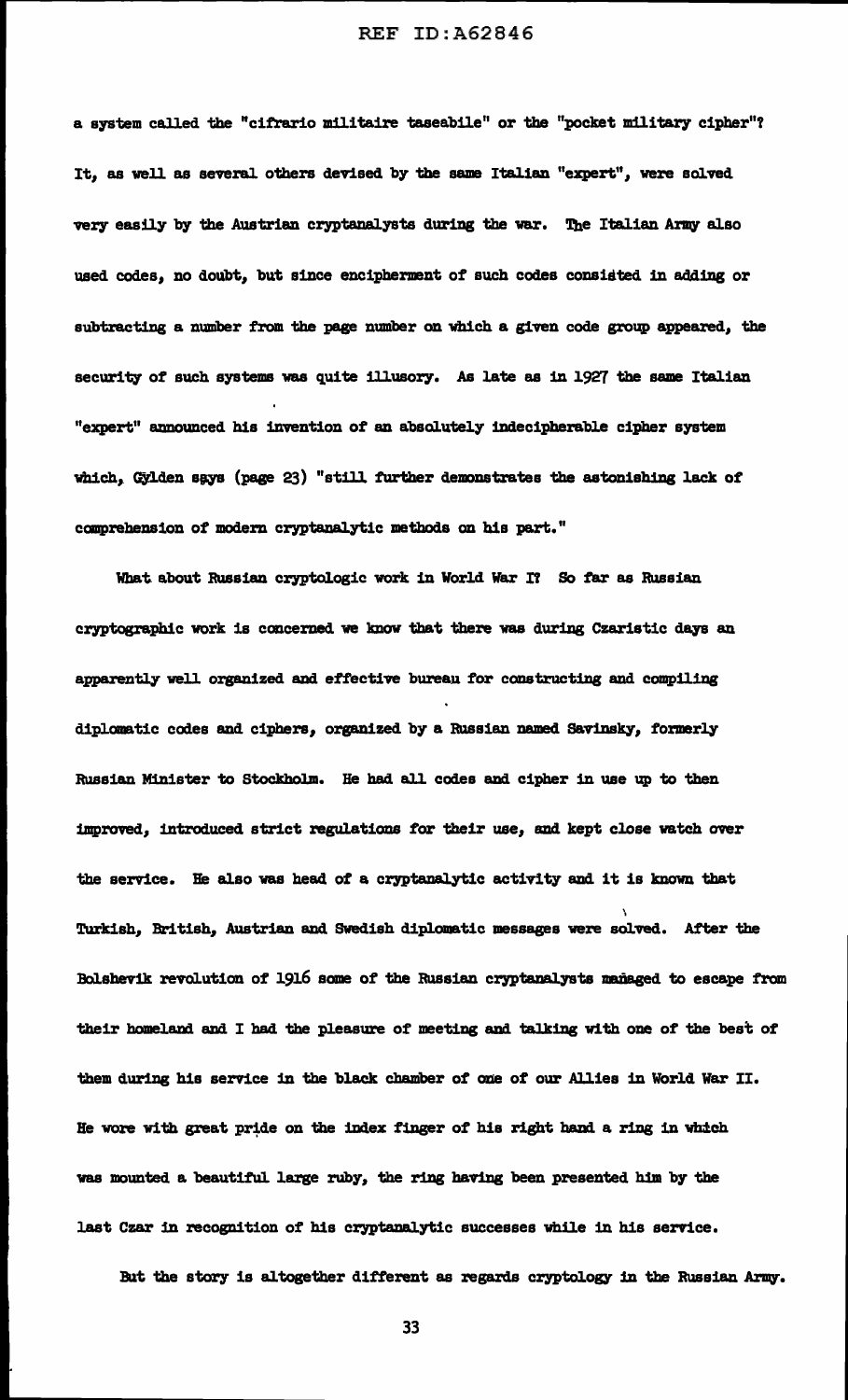The Military Cryptographic Service was poorly organized and, besides, it had adopted a cryptographic system which proved to be too complicated for the ignorant and poorly trained Russian cipher and radio operators to use when it was placed into effect toward the end of 1914. Here is an example of that cipher, which bas an enciphering and a deciphering tab1e:

#### FIG. 00

In the enciphering table the letters of the Russian alphabet (33 in all) appear in the top line; the 2-digit groups in random order within the  $8$  rows below are their cipher equivalents and these rows therefore constitute a set of  $8$  cipher alphabets preceded by key numbers from  $1$  to  $8$  in random order, also subject to change. Indicators were used to indicate how many letters were enciphered consecutively in each alphabet, the indicator consisting of one of the digits from 1 to 9 repeated five times. The alphabets were then used in key-number sequence enciphering the first set of letters  $(5, 7, etc., according to the indicator)$  by alphabet 1, the next set by alphabet 2, and so on. After the 8th set of letters, which was enciphered by cipher alphabet 8, return is made to cipher alphabet 1, repeating the sequence in this manner until the entire message bad been enciphered. In enciphering a long message the cipber operator could change the number of letters enciphered consecutively by inserting another indicator repeated five times and then continuing with the next alphabet in the sequence of alphabets. The cipher text was then sent in 5-digit groups. The use of the deciphering table hardly requires explanation but a question may be in order: Why the aversion to the use of zero and to the use of double digits such as  $11$ ,  $22$ ,  $33$ , etc? This remains a puzzle to me.

I have told you that this cipher system proved too difficult to use, so difficult that messages had to be repeated over and over, with great loss of time. It is well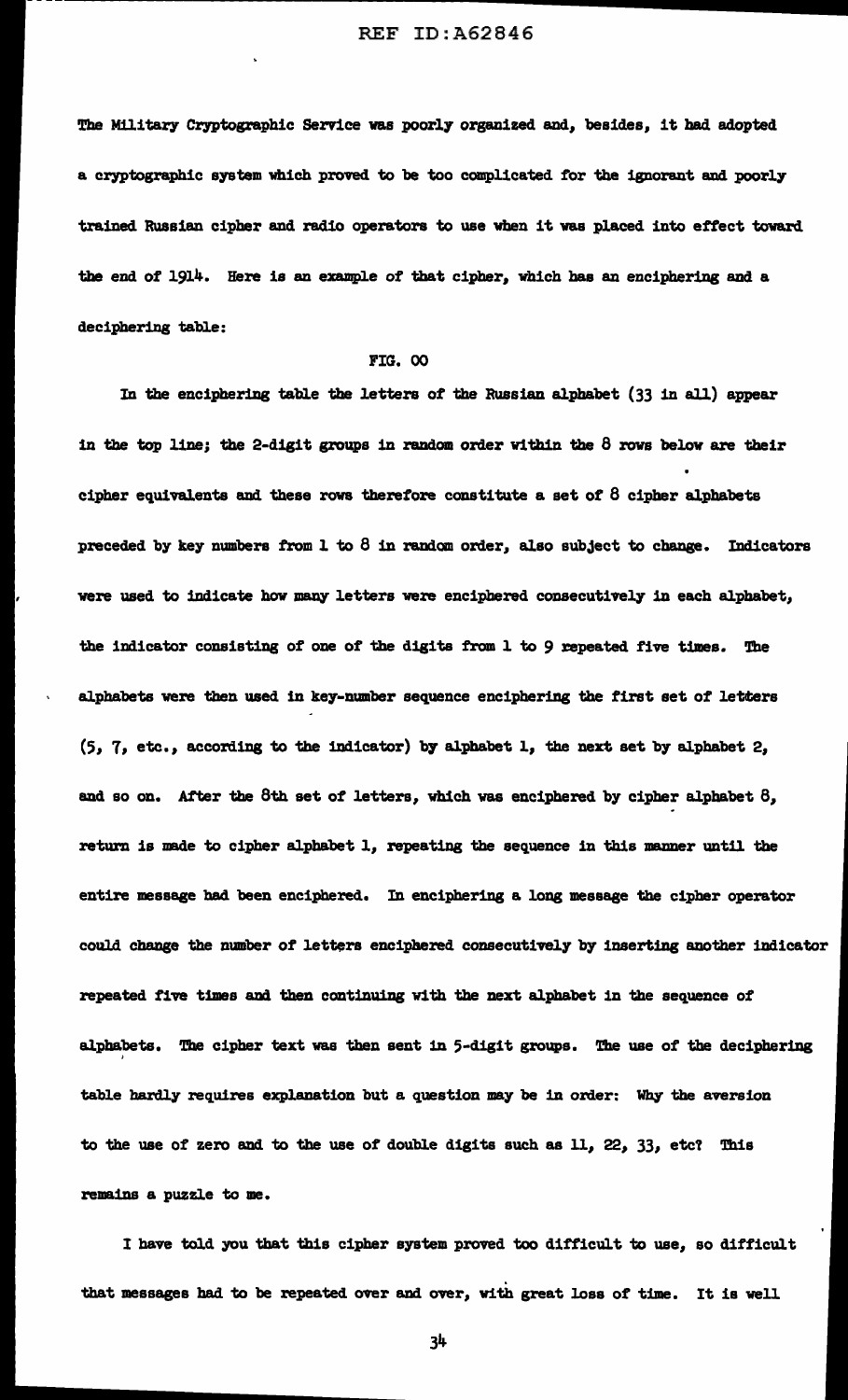known that the Russians lost the Battle of Tannenberg in the autumn of 1914 was largely because of faulty communications. Poor cryptography or failure to use even simple ciphers properly on the field of battle, and not brilliant strategy on the part of the enemy, was the cause of Russia's defeat in that and in subsequent battles. The contents of Russian communications became known to the German and Austrian High Commands within a few hours after transmission by radio. The disposition and movements of' Russian troops, and Russian strategic plans were no secrets to the enemy. The detailed and absolutelymliable information obtained by intercepting and reading the Russian communications made it very easy for the German and Austrian commanders not only to take proper counter-measures to prevent the execution of Russian plans, but also to launch attacks on the weakest parts of' the Russian front. Although the Russian ciphers were really not complicated their cipher clerks and radio operators found themselves unable to exchange messages with accuracy and speed. As a matter of fact they were so inept that not only were their cipher messages easily solved but also they made so many errors that the intended recipients themselves bad considerable difficulty in deciphering the messages even With the correct keys. In some cases this led to the use of plain language, so that the German and Austrian forces did not even have to do anything but intercept the messages and translate the Russian. To send out dispositions impending movements, immediate and long-range plans in plain language was, of course, one cardinal error. Another was to encipher only words and phrases deemed the important ones, leaving the rest in clear. Another cardinal error, made when a cipher was superseded, was to read a message to a unit that had not yet received the new key and then repeat the identical message in the old one. I suppose the Russians committed every error in the catalog of cryptographic criminology. No wonder they lost the Battle of Tannenberg, which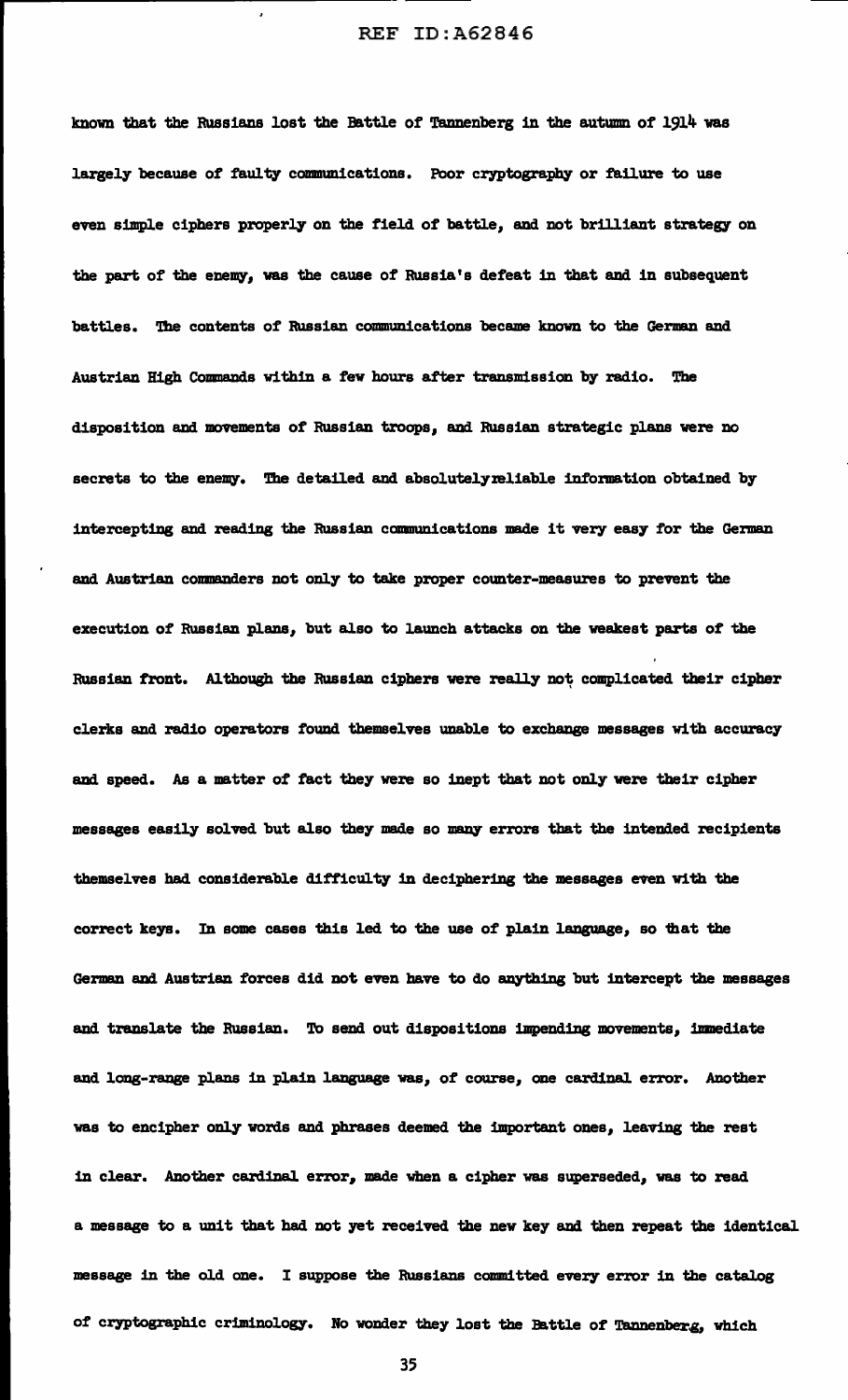one military critic said was not a battle but a massacre, because the Russians lost 100,000 men in the G-day engagement, on the lastiday of which the Russian commanderin-chief committed suicdde. Three weeks later another high Russian commander followed suit and the Russian Army began to fall apart, completely disorganized without leadership or plans. Russia.itself began to go down in ruins when its Army, Navy and Government failed so completely, and this made way for the birth of the October revolution, ushering in a regime that was too weak to put things together again and to hold them together. The remanta picked up by a small band of fanatics with military and administrative ability, with treachery, violence and cunning, welded together what has now become a mighty adversary of the Western World, the USSR.

I have left to be treated last in this lecture the cryptosystems used by the American Expeditionary Forces in Europe during our participation in World War I.

When the first contingents of the AEF arrived in France in the summer of 1917, there were available fir secret communications within the AEF but three authorized means. The first was that extensive code for administrative telegraphic correspondence the 1915 edition of the War Department Telegraph Code about which I've already told you something. Although it was fairly well adapted for that type of communication, it was not at all suitable for rapid and efficient strategic or tactical communications in the field, nor was it sate to use without a clumsy superencipherment. The second cryptosystem available was that known as the repeating-key cipher, which used the Signal Corps Cipher Disk, the basic principles of which were described as far back as about the year 1500. The third system available was the Playfair Cipher, which had been frankly copied from the British,, who had used it as a field cipher for many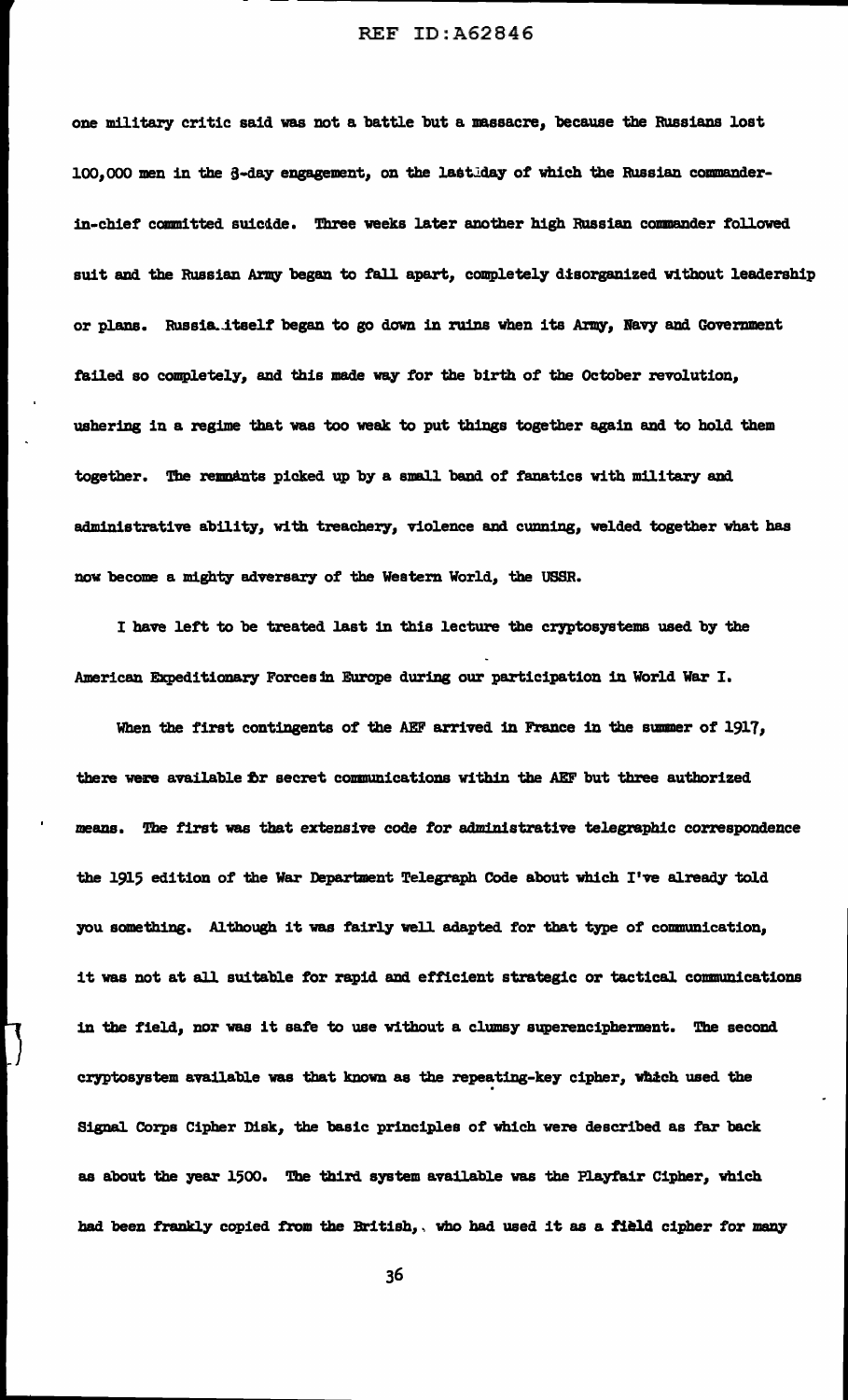years before World War I and continued to use it. In addition to these authorized means there were from time to time current in the AEF apparently several--how many, no one knovs--unautborized, locally-improvised "codes" of varying degrees of security, mostly nil. I show one of these in Fig. OO, and will let you assess its security yourself.

#### FIG. 00

Seen in retrospect, when the AEF was first organized it was certainly unprepared for handling secret communications in the field; but it is certain that it was no. more unprepared in this respect then was any of the other belligerents upon their respective entries into World War I, as I've indicated previously in this lecture. This is rather strange because never before in the history of warfare had cryptology played so important a role. When measured by today's standards it must be said  $\zeta$ that not only was the AEF unprepared as to secret communication means and methods and as to cryptanalysis, but for a limited time it seemed almost hopeless that the AEF could catch up with the times, because their British and French Allies were at first most reluctant to disclose much of their hard-earned information about these vital matters.

Nevertheless, and despite so inauspicious a commencement, by the time of the Armistice, in November 1918, not only had the AEF caught up with their allies but they had surpassed them in the preparation of sound codes, as may be gathered from the fact that their allies had by then decided to adopt the AEF system of field codes and methods for their preparation, printing, distribution, and usage.

Just as the invention of Morse wire telegraphy had a remarkable effect upon military communications during the American Civil War, as related in the preceding lecture,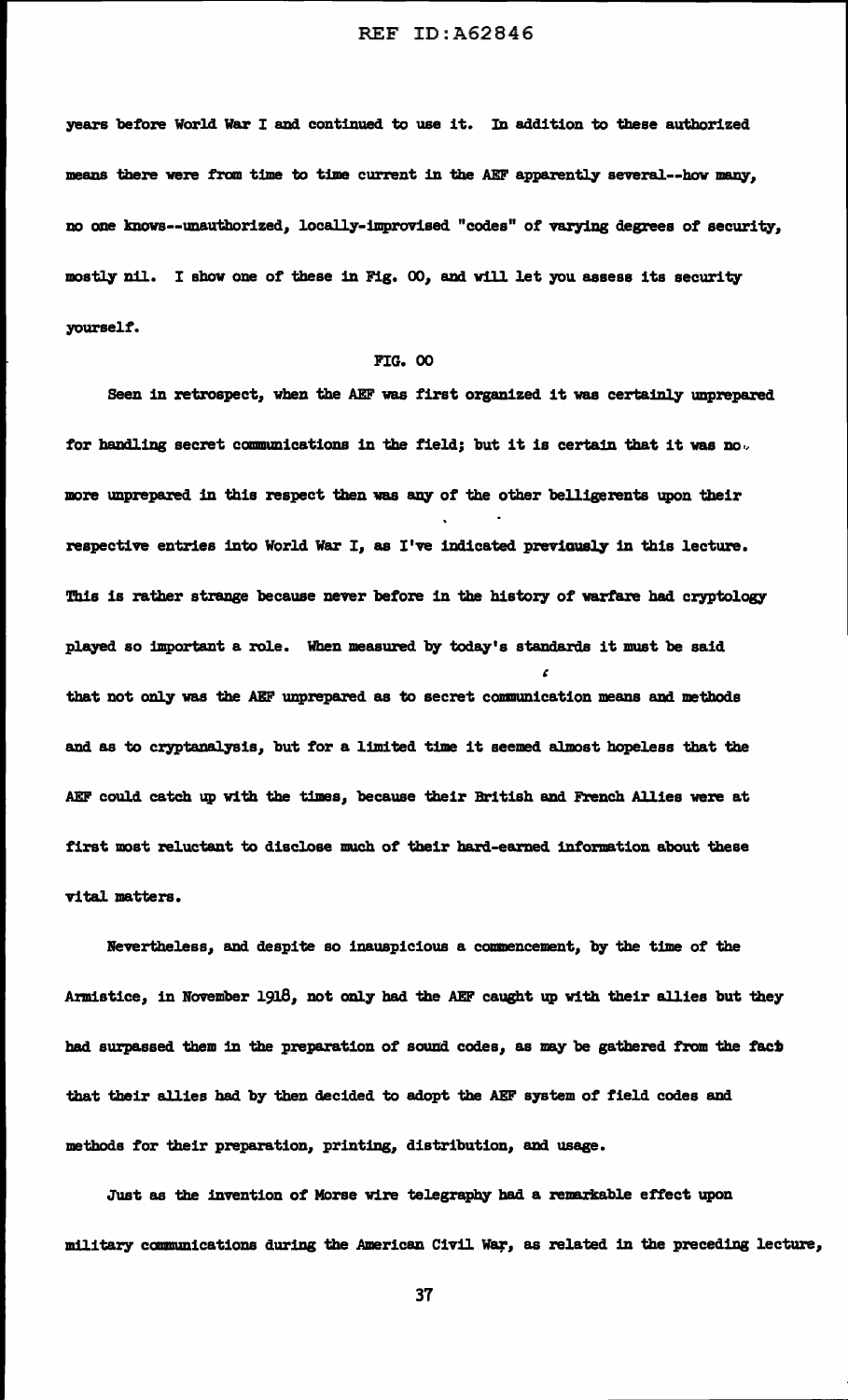so the invention of radio also played a very important role in field communications during World War II. Now, although it can hardly be said that all commanders from the very earliest days of the use of radio in military communications acutely recognized ' one of the most important disadvantages of radio--namely, the fact that radio signals may be more or less easily intercepted by the enemy--it was not long before the consequences of a complete disregard of this obvious fact impressed themselves upon most commanders, with the result that the transmission of plain language became the exception rather than the rule. This gave the most momentous stimulus to the development and increased use of cryptology that this service had ever experienced.

Let us review some of the accomplishments of the Code Canpilation Service under the Signal Corps, AEF. It was organized in January 1918, and consisted *ot* one captain, three lieutenants and one enlisted man. Until this service was organized, that is, from the summer of 1917 until the end of that year the AEF had nothing for cryptocommunications except those three inadequate means, that I've mentioned. When it had been determined that field codes were needed little time was lost in getting on with the job that had to be done. Since I had no part in this effort I can say, without danger of being misunderstood as to motives, that the Code Compilation Service executed the most remarkable job in the history of military cryptography up to the time of World War II.

Tbe first work entrusted to it was the canpilation *ot* "Trench Code", *ot* which 1000 copies were printed, together with what were called "distortion tables". These were simple monoalphabets for enciphering the 2-letter groups of the code. I show a picture of a page of' this code and of one of the "distortion tables".

FIG. 00  
(p. 132) 
$$
(p. 142)
$$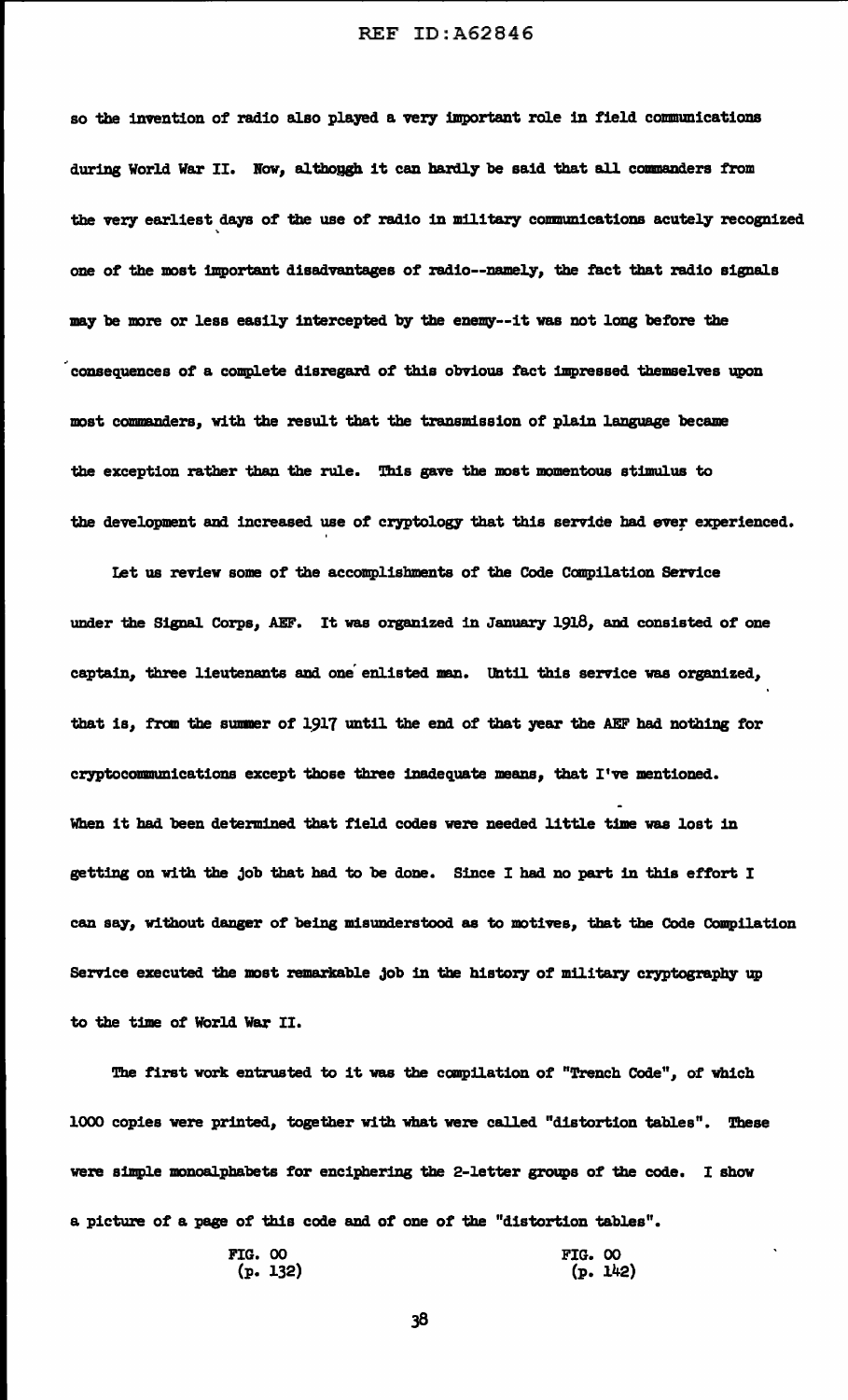The danger of capture of these codes was recognized as being such that the books were not issued below battalions. Bence, too meet the needs of the front line, a much smaller book was prepared and printed, called the "Front Line Code". Distortion tables, 30 *ot* them in all, were issued to accompany this code of which an edition of 31 *000* copies was printed--but not distributed, because a study of its security showed defects. AEF cryptographers were grouping in the dark, with little or no help from allies and with personnel inexperienced in cryptanalysis. Finally, the light broke through: the Code Compilation Service began to see the advantages of the German 3-letter randomized 2-part code known as tbe Satzbuch. I've tol.d you about this code and what the AEF learned about its advantages. Here, then, was the origin of the AEF real Trench Codes-copying from the experience of German code compilation and then going them one better. The first code of the new series, known as the "Potomac Code", the first of tbe so-called "American River Series," appeared on  $24$  June 1918, in an edition of  $2,000$ copies. It contained approximately 1,700 words and phrases and, as the official report so succinctly states, "was made up with a coding and decoding section in order to reduce the work of the operators at the front." The desigaation "two-part" or "randomized," or even "hatted" code was still unknown--but the principle was there nonetheless. Let us see what the official report goes on to say on this point; let us listen to some sound commense sense:

"The main point of difference from other *Army* codes lay in the principle of reprinting these books at frequent intervals and depending largely upon the rapidity of the reissuance for the secrecy of the codes. This method did away with the double work at the front of ciphering and deciphering  $\sqrt{S}$ ic $J$ , and put the burden of work upon general headquarters, where it preperly belonged. Under this system one issue of codes could be distributed down to regiments; another issue held at *Ariq* Headquarters; and a third issue held at General Headquarters. As a matter of record this first book, the Potomac, was captured by the enemy on July 20, just one month iffer book, the rotomac, was captured by the enemy on July 20, just one in after issuance, but within two days, it had been replaced throughout the entire Army in the field."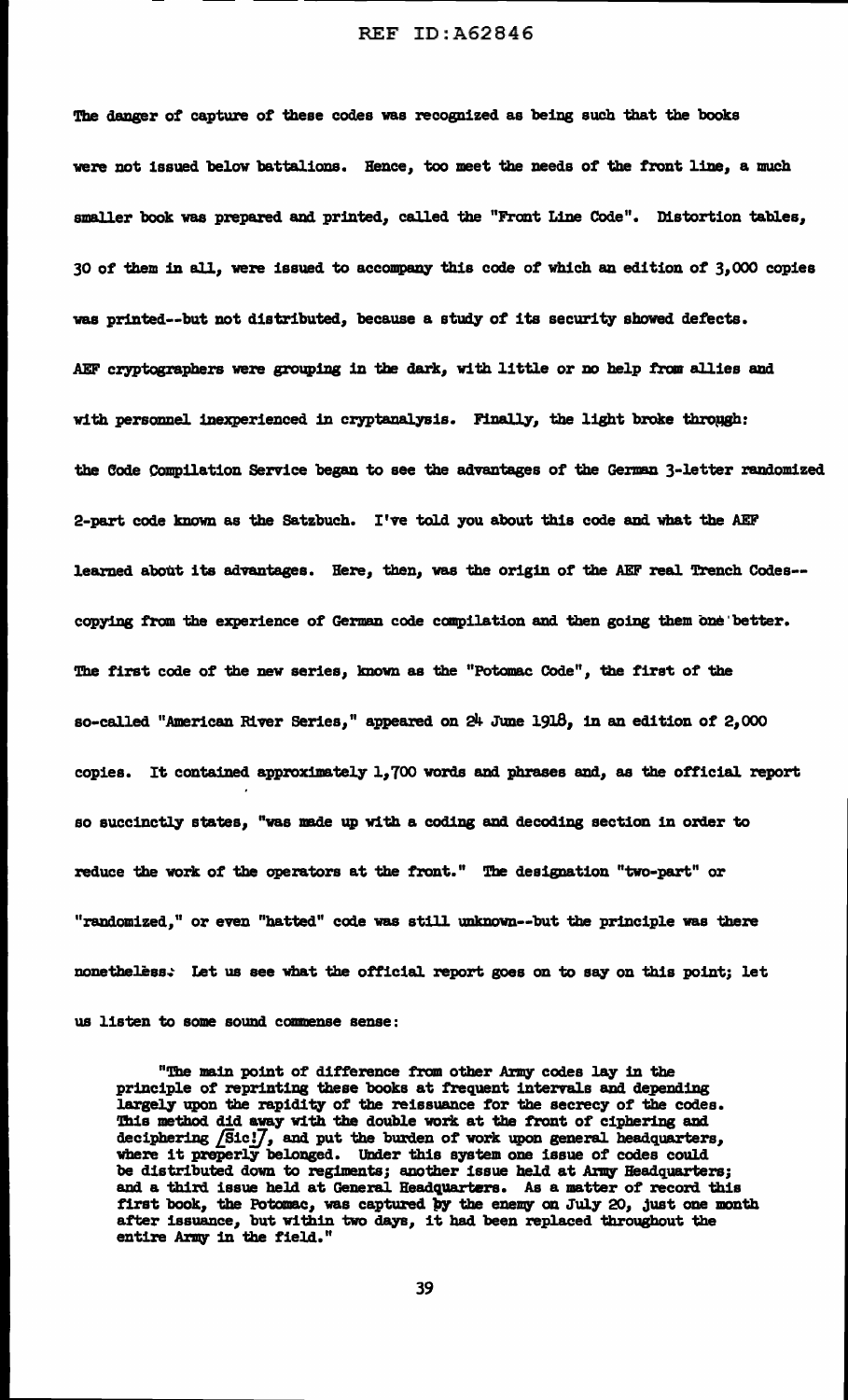The replacement code was the Suwanee, the next in the River Series, followed by the Wabash, Allegheny, and the Hudson, all for the American First Army. In October 1918 a departure in plan was made and different codes were issued simultaneously to the First and Second Armies. This was done in order not to jeopardize unnecessarily the life of the codes by putting in the field at one time  $5,000$  and  $6,000$  copies of any one issue. Thus the Champlain, the first of what came to be called the "Lake Series" for the Second Army was issued with the Colorado of the "River Series" for the First Army; these were followed by the Huron and the Osage, the Seneca and the Niagara, in editions of 2,500 each.

In addition to the foregoing series of codes were certain others that should be mentioned, as fer example, a short code of 2-letter code groups to be used by front line troops as an emergency code; a short code list for reporting casualties; a telephone code for disguising the names of' comanding officers and their units, and so on. But there was in addition to all the foregoing one large code that must be mentioned, a code to meet the requirements for secure transmission of message among the higher commands in the field and between these and GHQ. This was a task of considerable magnitude and required several months study of messages, confidential papers concerning organization, replacement, operations, and of military documents of' all sorts. The code was to be known as the AEF Staff Code. In May 1918, the manuscript of this code was sent to press and the printing job was done in one month by the printing facilities of the AEF Adjutant General. Considering that the cdde contained approximately 30,000 words and phrases, accompanied by code groups consisting of 5-figure groups and 4-letter groups, the task completed represents a remarkable achievement by a field